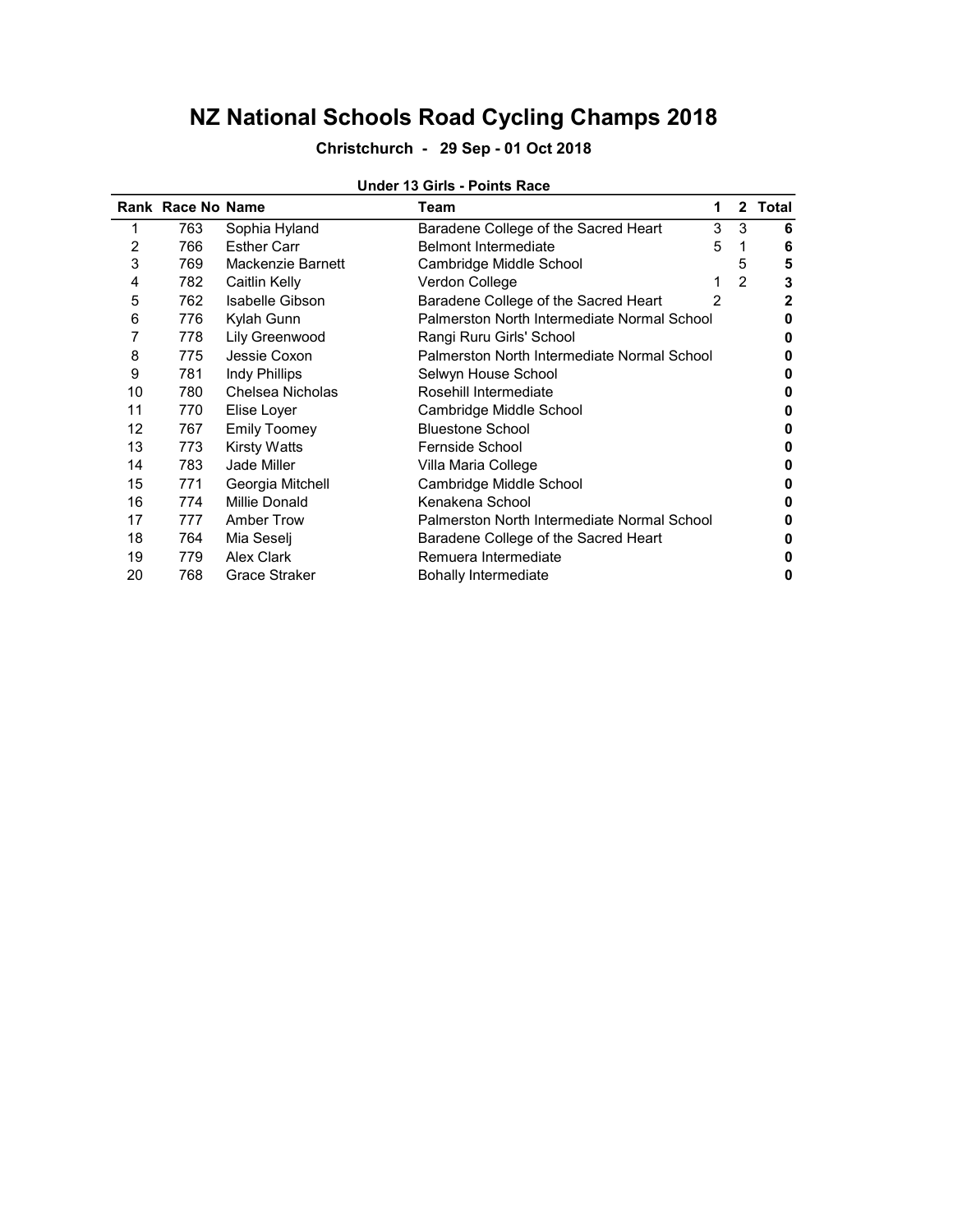### Christchurch - 29 Sep - 01 Oct 2018

|                | Rank Race No Name |                         | Team                                          | 1 |                | 2 Total      |
|----------------|-------------------|-------------------------|-----------------------------------------------|---|----------------|--------------|
| 1              | 746               | <b>Harrison Craw</b>    | Palmerston North Intermediate Normal School   | 5 | 5              | 10           |
| $\overline{c}$ | 755               | Magnus Jamieson         | Southland Boys' High School                   |   | 3              | 4            |
| 3              | 758               | Kane Foster             | St Peter's School (Cambridge)                 | 3 |                | 3            |
| 4              | 744               | Nate Boness             | Kings School (Remuera)                        |   | $\overline{2}$ | $\mathbf{2}$ |
| 5              | 747               | Ta Craw                 | Palmerston North Intermediate Normal School 2 |   |                | $\mathbf{2}$ |
| 6              | 736               | <b>Jack Whittall</b>    | Cambridge Middle School                       |   | 1              | 1            |
| 7              | 751               | Jonny Barclay           | Remuera Intermediate                          |   |                | 0            |
| 8              | 741               | Kayne Borrie            | James Hargest College                         |   |                | 0            |
| 9              | 740               | <b>Elliott Perrett</b>  | <b>Hillview Christian School</b>              |   |                | 0            |
| 10             | 745               | Cochrane Robbie         | Medbury Prep. School                          |   |                | 0            |
| 11             | 749               | <b>Alex Willis</b>      | Palmerston North Intermediate Normal School   |   |                | 0            |
| 12             | 750               | Lucas Bhimy             | Rangeview Intermediate                        |   |                | 0            |
| 13             | 731               | Zane Wyllie             | <b>Auckland Normal Intermediate</b>           |   |                | 0            |
| 14             | 748               | <b>Thomas McInnes</b>   | Palmerston North Intermediate Normal School   |   |                | 0            |
| 15             | 743               | Jack McLeod             | James Hargest College                         |   |                | 0            |
| 16             | 737               | <b>Matthew Davidson</b> | Cobham Intermediate                           |   |                | 0            |
| 17             | 733               | Joe Millington          | <b>Belmont Intermediate</b>                   |   |                | 0            |
| 18             | 732               | Daniel McClune          | <b>Belmont Intermediate</b>                   |   |                | 0            |
| 19             | 735               | Chris Goonan            | Cambridge Middle School                       |   |                | 0            |
| 20             | 742               | Oliver Borrie           | James Hargest College                         |   |                | 0            |
| 21             | 757               | <b>Riley Sella</b>      | St Peter's College (Akld)                     |   |                | 0            |
| 22             | 738               | Luca Sanders            | Cobham Intermediate                           |   |                | 0            |
| 23             | 739               | Bevan McNaughton        | Heaton Intermediate                           |   |                | 0            |
| 24             | 756               | Brogan Boyd             | St Peter's College (Akld)                     |   |                | 0            |
| 25             | 752               | Finn Houghton           | Remuera Intermediate                          |   |                | 0            |
| 26             | 734               | Noah Hollamby           | <b>Bluestone School</b>                       |   |                | 0            |
|                | 759               | Frankie Wright          | St Peter's School (Cambridge)                 |   |                | <b>DNF</b>   |

#### Under 13 Boys - Points Race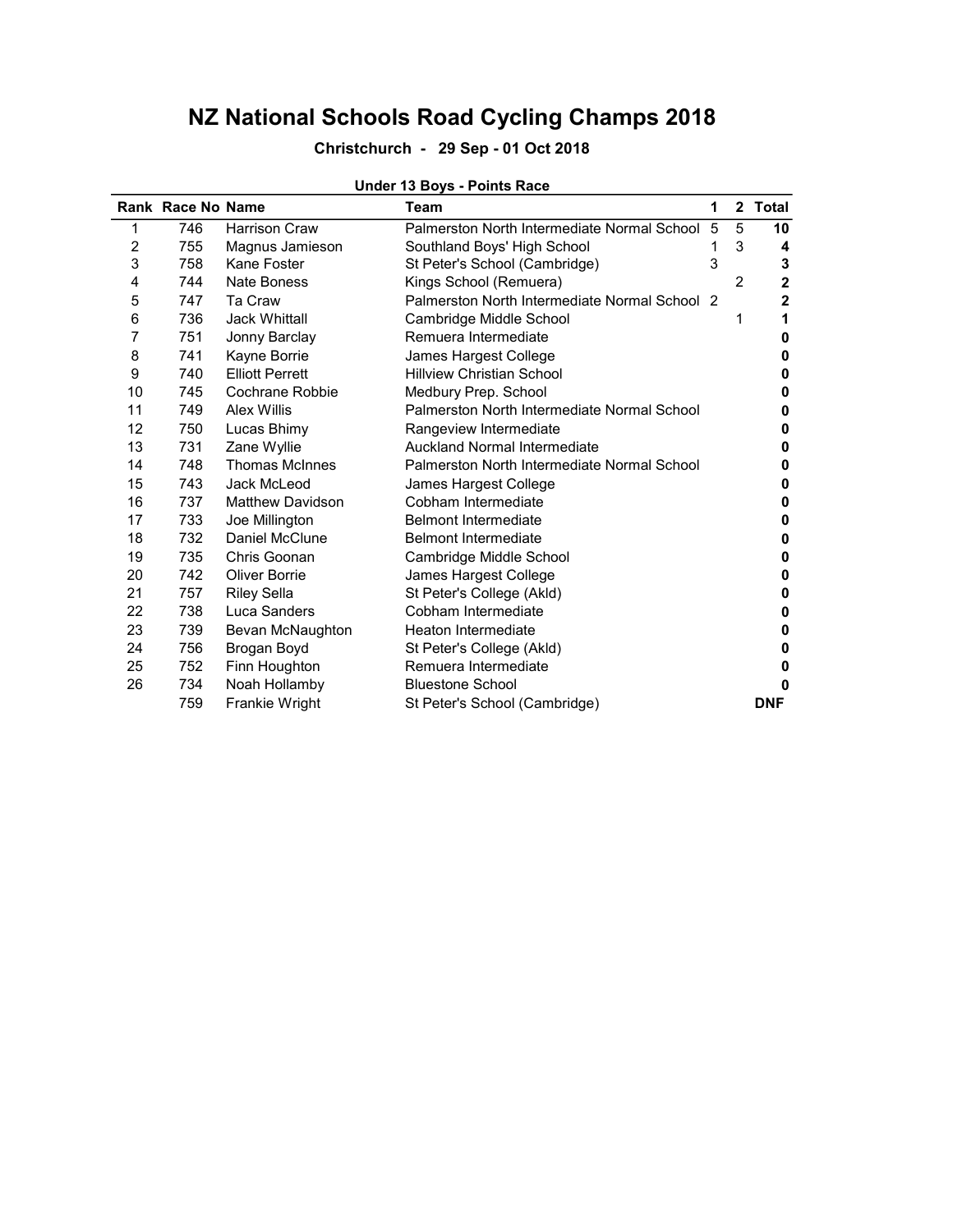### Christchurch - 29 Sep - 01 Oct 2018

|    | Rank Race No Name |                        | Team                                 | 1 |                | 2 Total      |
|----|-------------------|------------------------|--------------------------------------|---|----------------|--------------|
|    | 719               | <b>Ruby Spring</b>     | Saint Kentigern College              | 5 | 5              | 10           |
| 2  | 708               | Maia Barclay           | Epsom Girls Grammar School           | 3 | 3              | 6            |
| 3  | 703               | <b>River Miln</b>      | Baradene College of the Sacred Heart |   | $\overline{2}$ | $\mathbf{2}$ |
| 4  | 723               | <b>Brooke Leonard</b>  | Takapuna Grammar School              | 2 |                | 2            |
| 5  | 722               | <b>Jess Carswell</b>   | St Peter's School (Cambridge)        |   | 1              |              |
| 6  | 715               | <b>Holly McInnes</b>   | Palmerston North Girls High School   | 1 |                |              |
|    | 701               | Emma Blackmore         | Baradene College of the Sacred Heart |   |                | o            |
| 8  | 716               | Sarah Wade             | Palmerston North Girls High School   |   |                | O            |
| 9  | 721               | <b>Isobel Fletcher</b> | St Cuthbert's College                |   |                | n            |
| 10 | 710               | Georgie Simpson        | Feilding High School                 |   |                | o            |
| 11 | 709               | Abigail Ruddenklau     | Epsom Girls Grammar School           |   |                | O            |
| 12 | 707               | Zoe Temm               | Baradene College of the Sacred Heart |   |                |              |
| 13 | 718               | <b>Charlotte Wood</b>  | Remuera Intermediate                 |   |                | O            |
| 14 | 714               | <b>Brooke Keown</b>    | Ladbrooks School                     |   |                | O            |
| 15 | 702               | Celia Galvin           | Baradene College of the Sacred Heart |   |                |              |
| 16 | 711               | Brooklyn Dunn-Lloyd    | Kaitaia Intermediate                 |   |                |              |
| 17 | 720               | Emerson Wright         | Southwell School                     |   |                | n            |
| 18 | 712               | Daileey Halatau        | Kaitaia Intermediate                 |   |                | o            |
|    | 704               | <b>Bonnie Rattray</b>  | Baradene College of the Sacred Heart |   |                | <b>DNF</b>   |
|    | 706               | Greer Stringer         | Baradene College of the Sacred Heart |   |                | <b>DNF</b>   |

#### Under 14 Girls - Points Race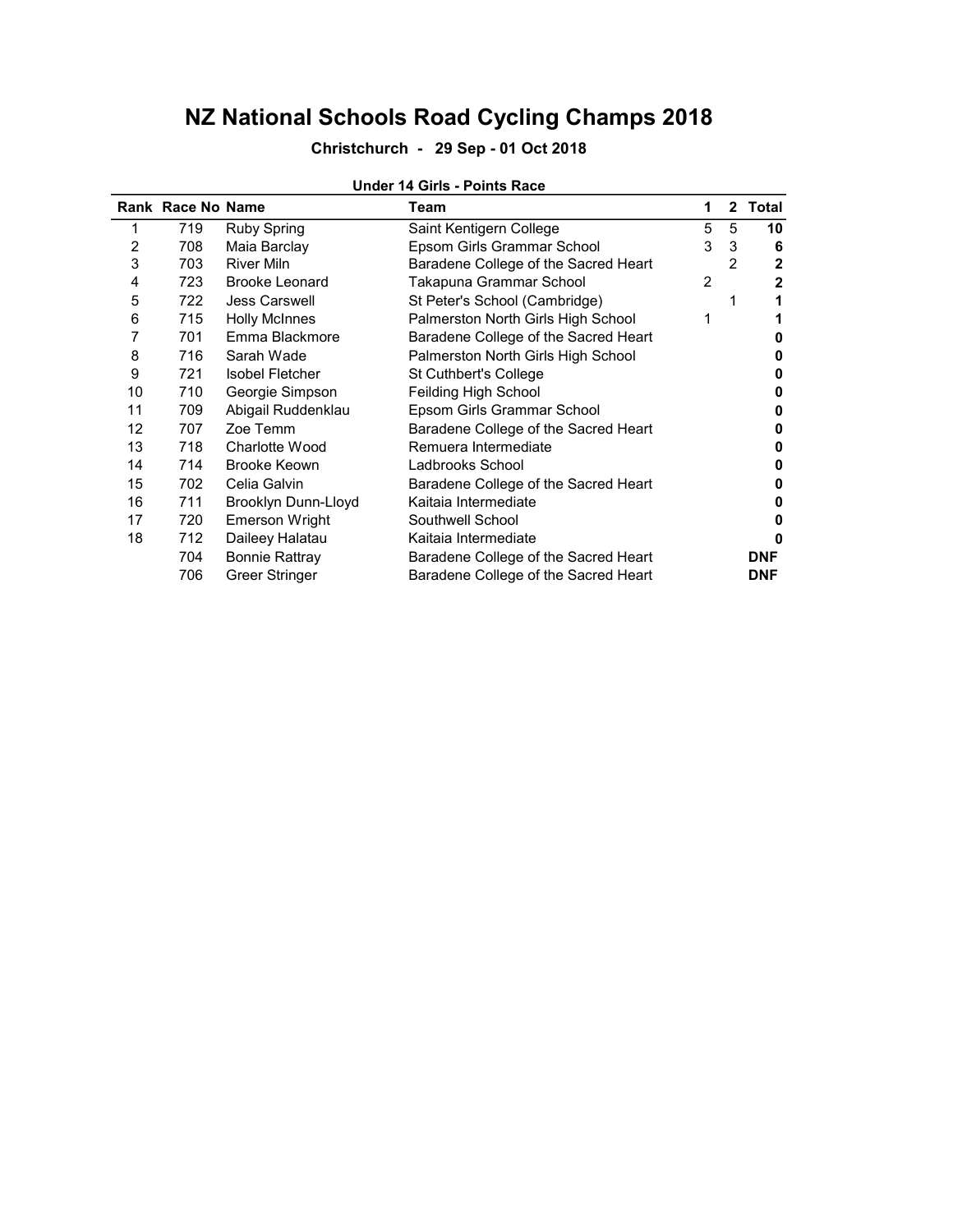## Christchurch - 29 Sep - 01 Oct 2018

### Under 14 Boys - Points Race

|    | Rank Race No Name |                         | <b>Team</b>                                 | 1              | $\mathbf 2$    | 3              | <b>Total</b>            |
|----|-------------------|-------------------------|---------------------------------------------|----------------|----------------|----------------|-------------------------|
| 1  | 676               | <b>Hamish Banks</b>     | St Peter's School (Cambridge)               | 5              | 5              | 5              | 15                      |
| 2  | 647               | Maui Morrison           | Cambridge High School                       | 3              | 3              | 1              | 7                       |
| 3  | 668               | <b>Nick Rush</b>        | Rolleston College                           | 1              | $\overline{2}$ | 3              | $\bf 6$                 |
| 4  | 672               | Max Preece              | St Peter's College (Akld)                   | $\overline{2}$ | $\mathbf{1}$   |                | 3                       |
| 5  | 655               | Marshall Erwood         | James Hargest College                       |                |                | $\overline{c}$ | $\overline{\mathbf{2}}$ |
| 6  | 670               | <b>Elliot Robertson</b> | Scots College                               |                |                |                | $\pmb{0}$               |
| 7  | 665               | <b>Ben Petch</b>        | Palmerston North Intermediate Normal School |                |                |                | 0                       |
| 8  | 674               | Lochlan Foote           | St Peter's College (Palmerston North)       |                |                |                | 0                       |
| 9  | 663               | Nikau Joseph            | Palmerston North Intermediate Normal School |                |                |                | 0                       |
| 10 | 664               | Josh Mulcahy            | Palmerston North Intermediate Normal School |                |                |                | 0                       |
| 11 | 675               | <b>Tyler Mumby</b>      | St Peter's College (Palmerston North)       |                |                |                | 0                       |
| 12 | 677               | Paul Rettkowicz         | St Peter's School (Cambridge)               |                |                |                | $\pmb{0}$               |
| 13 | 656               | <b>Hugh Straker</b>     | Marlborough Boys' College                   |                |                |                | 0                       |
| 14 | 658               | James Gardner           | Otago Boys High School                      |                |                |                | 0                       |
| 15 | 680               | Louis Grimshaw          | Westlake Boys High School                   |                |                |                | 0                       |
| 16 | 667               | Quade McLachlan         | Rangiora High School                        |                |                |                | $\mathbf 0$             |
| 17 | 650               | <b>Reuben Fraser</b>    | Hamilton Boys High School                   |                |                |                | 0                       |
| 18 | 645               | Justin Chan             | <b>Auckland Grammar School</b>              |                |                |                | 0                       |
| 19 | 681               | Sam Lavelle             | Westlake Boys High School                   |                |                |                | 0                       |
| 20 | 666               | Jake Rayner             | Palmerston North Intermediate Normal School |                |                |                | $\pmb{0}$               |
| 21 | 661               | <b>Seth Cousins</b>     | Palmerston North Intermediate Normal School |                |                |                | 0                       |
| 22 | 660               | Sam Wade                | Palmerston North Boys High School           |                |                |                | 0                       |
| 23 | 669               | Harry Hannan            | Saint Kentigern College                     |                |                |                | 0                       |
| 24 | 678               | Mulholland Ben          | Verdon College                              |                |                |                | $\pmb{0}$               |
| 25 | 654               | <b>Conrad Clark</b>     | James Hargest College                       |                |                |                | 0                       |
| 26 | 673               | <b>Jack Simpkins</b>    | St Peter's College (Akld)                   |                |                |                | 0                       |
| 27 | 657               | Ferguson Sail           | Mountainview High School                    |                |                |                | 0                       |
| 28 | 682               | Tom McConnachie         | Westlake Boys High School                   |                |                |                | $\pmb{0}$               |
| 29 | 662               | Zachary Hintz           | Palmerston North Intermediate Normal School |                |                |                | 0                       |
| 30 | 671               | <b>William Howcroft</b> | St Peter's College (Akld)                   |                |                |                | $\pmb{0}$               |
| 31 | 649               | Cohan Glintmeyer        | Fernside School                             |                |                |                | 0                       |
| 32 | 648               | <b>Thomas Audeau</b>    | <b>Cathedral Grammar School</b>             |                |                |                | 0                       |
| 33 | 653               | Jake Patterson          | Heaton Intermediate                         |                |                |                | 0                       |
| 34 | 652               | Luca Hawtin             | Heaton Intermediate                         |                |                |                | 0                       |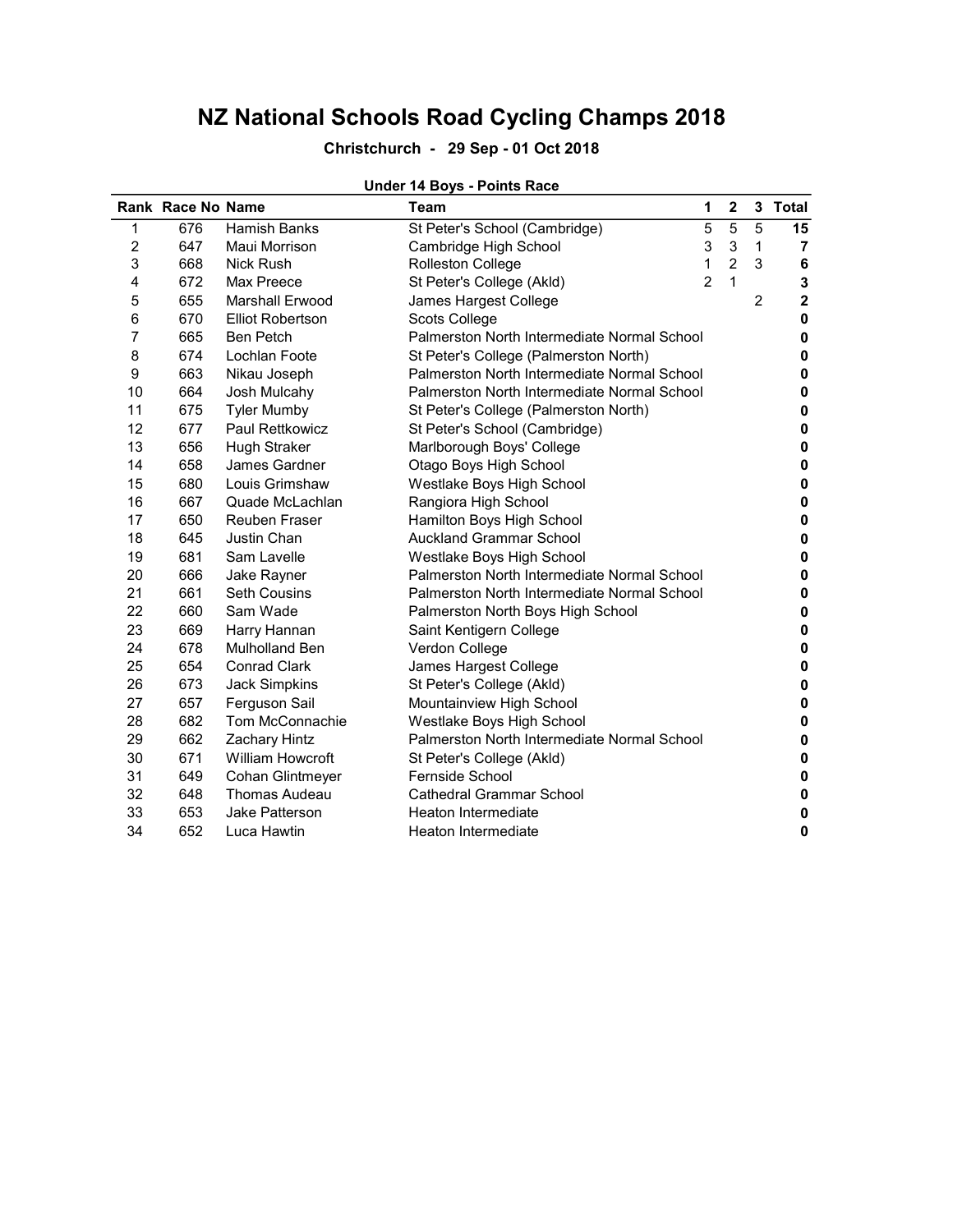## Christchurch - 29 Sep - 01 Oct 2018

### Under 15 Girls - Points Race

|                | Rank Race No Name |                        | <b>Team</b>                          | 1              | $\mathbf 2$    |                | 3 Total      |
|----------------|-------------------|------------------------|--------------------------------------|----------------|----------------|----------------|--------------|
| 1              | 632               | Ally Gothard           | St Mary's College (Akld)             |                | 5              | 5              | 10           |
| $\overline{c}$ | 627               | Sophie De Vries        | Saint Kentigern College              |                | 3              | $\overline{2}$ | 5            |
| 3              | 602               | Amelia Sykes           | Avonside Girls' High School          | $\mathbf 5$    |                |                | 5            |
| 4              | 623               | Bella Ives             | Palmerston North Girls High School   |                |                | 3              | 3            |
| 5              | 619               | <b>Bee Townsend</b>    | Epsom Girls Grammar School           |                | $\overline{c}$ | 1              | 3            |
| 6              | 610               | Lydia Stevens          | Baradene College of the Sacred Heart | 3              |                |                | $\mathbf{3}$ |
| $\overline{7}$ | 611               | Keisha Anderson        | Cambridge High School                | $\overline{2}$ |                |                | $\mathbf 2$  |
| 8              | 609               | Ella Morton            | Baradene College of the Sacred Heart |                | 1              |                | $\mathbf 1$  |
| 9              | 637               | Ciara Kelly            | Verdon College                       |                |                |                | $\pmb{0}$    |
| 10             | 607               | Alice Hopkinson        | Baradene College of the Sacred Heart |                |                |                | $\pmb{0}$    |
| 11             | 634               | Lizzie Chapman         | Takapuna Grammar School              |                |                |                | $\pmb{0}$    |
| 12             | 620               | Jasmine McLeod         | James Hargest College                |                |                |                | $\pmb{0}$    |
| 13             | 613               | Amye Kellow            | Christchurch Girls High School       |                |                |                | $\pmb{0}$    |
| 14             | 626               | Ellie O'Brien          | Palmerston North Girls High School   |                |                |                | $\pmb{0}$    |
| 15             | 612               | Annabel Bligh          | Cashmere High School                 |                |                |                | $\pmb{0}$    |
| 16             | 621               | Crystal Wikaira        | Kaitaia College                      |                |                |                | $\pmb{0}$    |
| 17             | 640               | Samantha Walker        | Villa Maria College                  |                |                |                | $\pmb{0}$    |
| 18             | 639               | <b>Grace Prior</b>     | Villa Maria College                  |                |                |                | $\pmb{0}$    |
| 19             | 624               | Neriah Kaihe-Woolston  | Palmerston North Girls High School   |                |                |                | $\pmb{0}$    |
| 20             | 603               | Gemma Carter           | Baradene College of the Sacred Heart |                |                |                | $\pmb{0}$    |
| 21             | 625               | Bella-Rose Lloyd       | Palmerston North Girls High School   |                |                |                | $\pmb{0}$    |
| 22             | 618               | Georgina Christie      | Epsom Girls Grammar School           |                |                |                | $\pmb{0}$    |
| 23             | 617               | <b>Phoebe Carter</b>   | Epsom Girls Grammar School           |                |                |                | $\pmb{0}$    |
| 24             | 633               | Charlotte Chamberlain  | Takapuna Grammar School              |                |                |                | $\pmb{0}$    |
| 25             | 622               | Sarah Ford             | Otago Girls High School              |                |                |                | $\pmb{0}$    |
| 26             | 605               | Niamh Evans            | Baradene College of the Sacred Heart |                |                |                | $\pmb{0}$    |
| 27             | 636               | Pearl Harris-Blain     | Verdon College                       |                |                |                | $\pmb{0}$    |
| 28             | 628               | Eva Melhuish           | Saint Kentigern College              |                |                |                | $\pmb{0}$    |
| 29             | 616               | <b>Caitlin Bell</b>    | Epsom Girls Grammar School           |                |                |                | $\pmb{0}$    |
| 30             | 631               | <b>Isla Drury</b>      | St Mary's College (Akld)             |                |                |                | $\pmb{0}$    |
| 31             | 608               | Eleanor Inwood         | Baradene College of the Sacred Heart |                |                |                | $\pmb{0}$    |
| 32             | 604               | <b>Charlotte Ellis</b> | Baradene College of the Sacred Heart |                |                |                | $\pmb{0}$    |
| 33             | 615               | Isabella Adams         | Epsom Girls Grammar School           |                |                |                | $\pmb{0}$    |
| 34             | 638               | <b>Bella Edwards</b>   | Villa Maria College                  |                |                |                | $\pmb{0}$    |
| 35             | 606               | Olivia Gibson          | Baradene College of the Sacred Heart |                |                |                | $\pmb{0}$    |
| 36             | 643               | Jade Perry             | Waikato Diocesan School              |                |                |                | $\pmb{0}$    |
| 37             | 630               | <b>Kate Waters</b>     | St Cuthbert's College                |                |                |                | $\pmb{0}$    |
| 38             | 641               | <b>Emily Gilchrist</b> | Waikato Diocesan School              |                |                |                | $\mathbf 0$  |
|                | 601               | Maddi Lowry            | <b>Ashburton College</b>             | 1              |                |                | <b>DNF</b>   |
|                | 635               | Ella McKinney          | Takapuna Grammar School              |                |                |                | <b>DNF</b>   |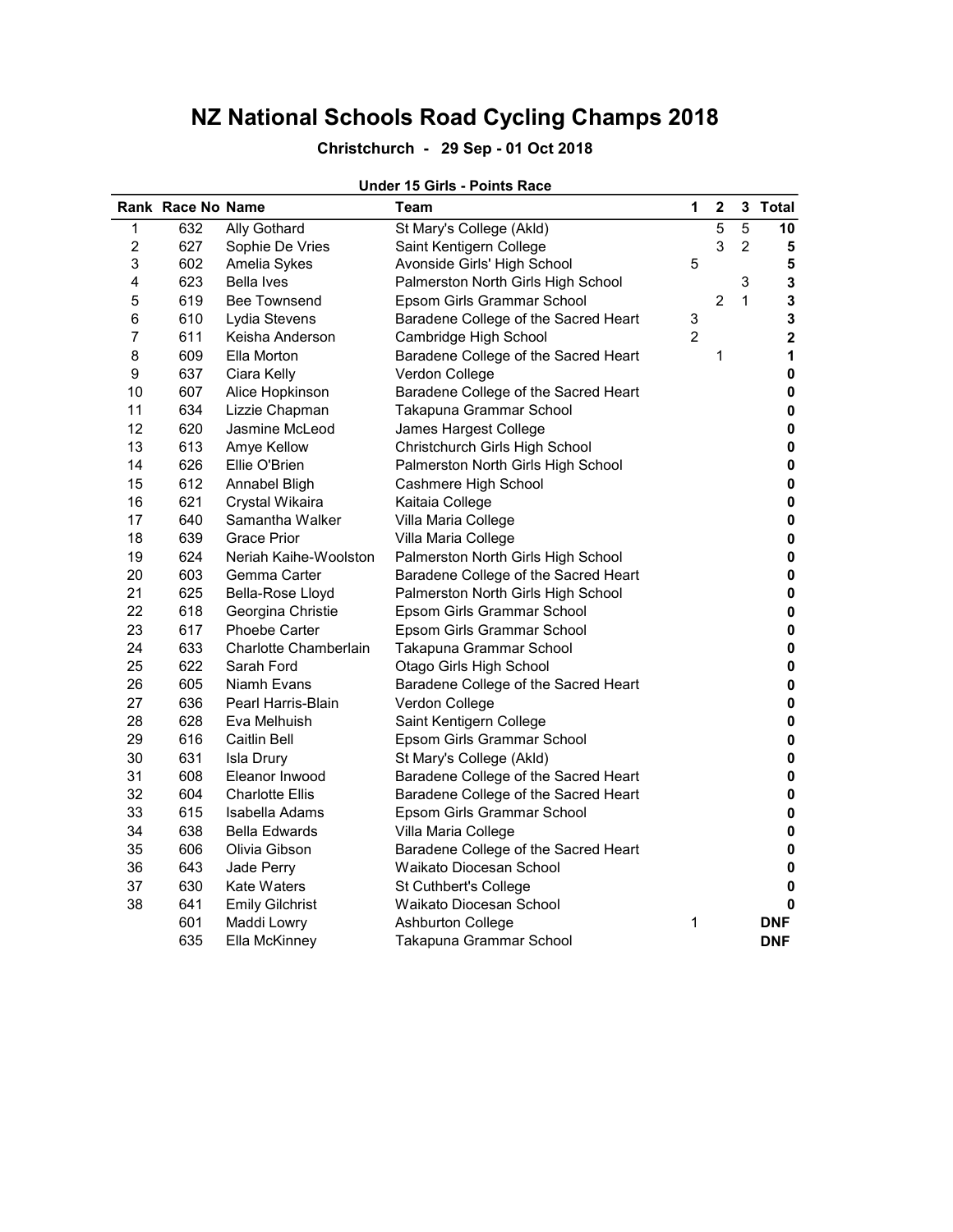## Christchurch - 29 Sep - 01 Oct 2018

|                         |                   |                             | 011061 TV DOYS - FORRIS Race      |                |                |                |                         |
|-------------------------|-------------------|-----------------------------|-----------------------------------|----------------|----------------|----------------|-------------------------|
|                         | Rank Race No Name |                             | Team                              | 1              | $\mathbf 2$    |                | 3 Total                 |
| 1                       | 546               | <b>August Elworthy</b>      | Takapuna Grammar School           | 5              | 3              | $\sqrt{3}$     | 11                      |
| $\overline{\mathbf{c}}$ | 530               | Jaxson Whyte                | Roncalli College                  | 3              | $\overline{c}$ | 5              | 10                      |
| 3                       | 505               | Felix Maddison              | <b>Auckland Grammar School</b>    |                | 5              |                | 5                       |
| 4                       | 553               | Lewis Bower                 | Westlake Boys High School         | $\overline{c}$ | $\mathbf 1$    |                | $\mathbf{3}$            |
| 5                       | 510               | <b>Blake Bailey</b>         | Cambridge High School             |                |                | $\overline{c}$ | $\overline{\mathbf{2}}$ |
| 6                       | 532               | Joel Douglas                | Sacred Heart College (Akld)       |                |                | 1              | 1                       |
| $\overline{7}$          | 531               | <b>Redmond Connolly</b>     | Sacred Heart College (Akld)       | 1              |                |                | 1                       |
| 8                       | 522               | Cody Harvey                 | James Hargest College             |                |                |                | 0                       |
| 9                       | 519               | Oliver Duncan               | Hamilton Boys High School         |                |                |                | $\mathbf 0$             |
| 10                      | 529               | Chenuka Rajapakse           | Palmerston North Boys High School |                |                |                | $\mathbf 0$             |
| 11                      | 523               | Ronan Shearing              | James Hargest College             |                |                |                | $\mathbf 0$             |
| 12                      | 548               | James Ochtman-Corfe         | Takapuna Grammar School           |                |                |                | $\mathbf 0$             |
| 13                      | 516               | D'Arcy Sanders              | Christchurch Boys High School     |                |                |                | $\bf{0}$                |
| 14                      | 512               | <b>Jaxson Russell</b>       |                                   |                |                |                |                         |
|                         |                   |                             | Cambridge High School             |                |                |                | $\pmb{0}$               |
| 15                      | 524               | Oli Fisher                  | King's College                    |                |                |                | $\pmb{0}$               |
| 16                      | 511               | <b>Matt Davis</b>           | Cambridge High School             |                |                |                | $\pmb{0}$               |
| 17                      | 508               | <b>Edward Pawson</b>        | <b>Auckland Grammar School</b>    |                |                |                | $\pmb{0}$               |
| 18                      | 526               | Sam Scott                   | King's College                    |                |                |                | $\pmb{0}$               |
| 19                      | 539               | <b>Harrison Stew</b>        | Scots College                     |                |                |                | $\mathbf 0$             |
| 20                      | 551               | <b>Oliver Watson-Palmer</b> | Wakatipu High School              |                |                |                | $\mathbf 0$             |
| 21                      | 534               | <b>Hunter Donley</b>        | Saint Kentigern College           |                |                |                | $\pmb{0}$               |
| 22                      | 559               | Oscar Woolner-Piacun        | Westlake Boys High School         |                |                |                | $\pmb{0}$               |
| 23                      | 549               | Alex Skilton                | Takapuna Grammar School           |                |                |                | $\pmb{0}$               |
| 24                      | 518               | Pearce Mote                 | <b>Hagley College</b>             |                |                |                | $\pmb{0}$               |
| 25                      | 502               | Luke Blackwood              | <b>Auckland Grammar School</b>    |                |                |                | $\pmb{0}$               |
| 26                      | 527               | <b>Rubin Whiteley</b>       | Macleans College                  |                |                |                | $\pmb{0}$               |
| 27                      | 506               | <b>Thomas Murray</b>        | <b>Auckland Grammar School</b>    |                |                |                | $\pmb{0}$               |
| 28                      | 550               | Ryan Wood                   | Takapuna Grammar School           |                |                |                | $\pmb{0}$               |
| 29                      | 556               | Joseph Elton-Farr           | Westlake Boys High School         |                |                |                | $\pmb{0}$               |
| 30                      | 554               | Ferg Cornish                | Westlake Boys High School         |                |                |                | $\pmb{0}$               |
| 31                      | 513               | Lewis Davidson              | Christchurch Boys High School     |                |                |                | $\pmb{0}$               |
| 32                      | 515               | <b>Austin Myles</b>         | Christchurch Boys High School     |                |                |                | $\pmb{0}$               |
| 33                      | 509               | Olano Scarlett              | <b>Auckland Grammar School</b>    |                |                |                | $\pmb{0}$               |
| 34                      | 545               | Lachlan Campbell            | Takapuna Grammar School           |                |                |                | $\pmb{0}$               |
| 35                      | 540               | George Tompkin              | Scots College                     |                |                |                | $\pmb{0}$               |
| 36                      | 517               | <b>Tunnicliffe Riley</b>    | Feilding High School              |                |                |                | 0                       |
| 37                      | 521               | Kallum Mardon               | Hamilton Boys High School         |                |                |                | 0                       |
| 38                      | 533               | <b>Thomas Clark</b>         | Saint Kentigern College           |                |                |                | 0                       |
| 39                      | 520               | Jared Mann                  | Hamilton Boys High School         |                |                |                | 0                       |
| 40                      | 543               | Lewis Johnston              | St Peter's School (Cambridge)     |                |                |                | $\pmb{0}$               |
|                         |                   |                             |                                   |                |                |                |                         |
| 41                      | 558               | Jack Tiplady                | Westlake Boys High School         |                |                |                | 0                       |
| 42                      | 557               | Jacob Lean                  | Westlake Boys High School         |                |                |                | 0                       |
| 43                      | 537               | Nicholas Parkman            | Saint Kentigern College           |                |                |                | 0                       |
| 44                      | 535               | Ryan Gill                   | Saint Kentigern College           |                |                |                | 0                       |
| 45                      | 542               | James Mulholland            | St Peter's College (Akld)         |                |                |                | 0                       |
| 46                      | 528               | Cole Gibbons                | Otago Boys High School            |                |                |                | 0                       |
| 47                      | 555               | Dan Davis                   | Westlake Boys High School         |                |                |                | 0                       |
| 48                      | 504               | Max Lamont                  | <b>Auckland Grammar School</b>    |                |                |                | 0                       |
| 49                      | 501               | Jack Becker                 | <b>Auckland Grammar School</b>    |                |                |                | 0                       |
| 50                      | 560               | <b>Trevor Coetzee</b>       | Whangarei Boys' High School       |                |                |                | 0                       |
| 51                      | 547               | Jackson Harvey              | Takapuna Grammar School           |                |                |                | 0                       |
| 52                      | 514               | Will Easton                 | Christchurch Boys High School     |                |                |                | 0                       |
| 53                      | 536               | Joseph Kells                | Saint Kentigern College           |                |                |                | 0                       |
| 54                      | 541               | Michael Magness             | St Peter's College (Akld)         |                |                |                | 0                       |
| 55                      | 503               | <b>Charlie King</b>         | <b>Auckland Grammar School</b>    |                |                |                | 0                       |

#### Under 15 Boys - Points Race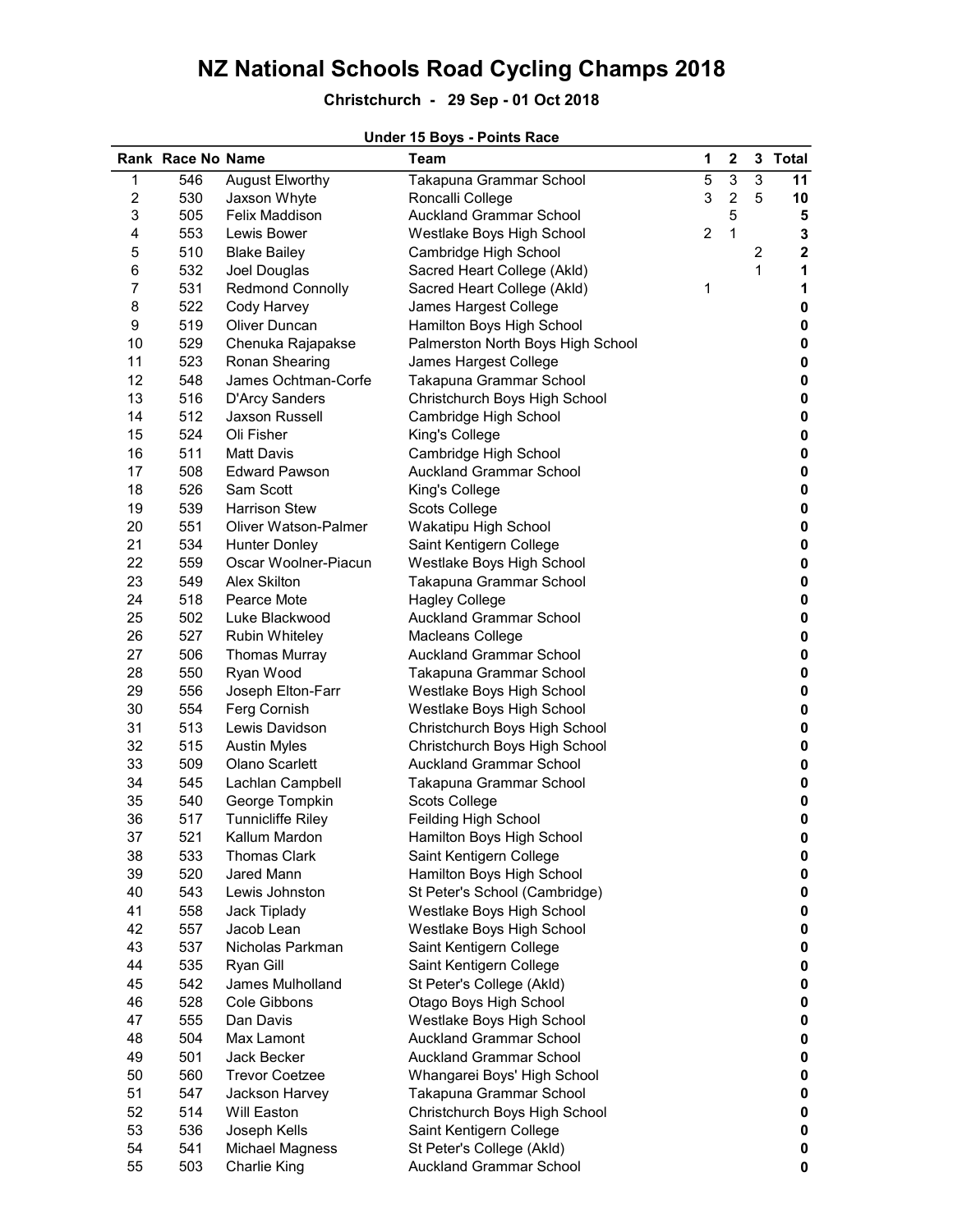| 56 | 538 | <b>Oliver Mears</b> | Scots College                 |            |
|----|-----|---------------------|-------------------------------|------------|
| 57 | 525 | Johnnie Parris      | King's College                |            |
|    | 544 | Mvles Lou           | St Peter's School (Cambridge) | <b>DNF</b> |
|    | 507 | Archie Nightingale  | Auckland Grammar School       | <b>DNF</b> |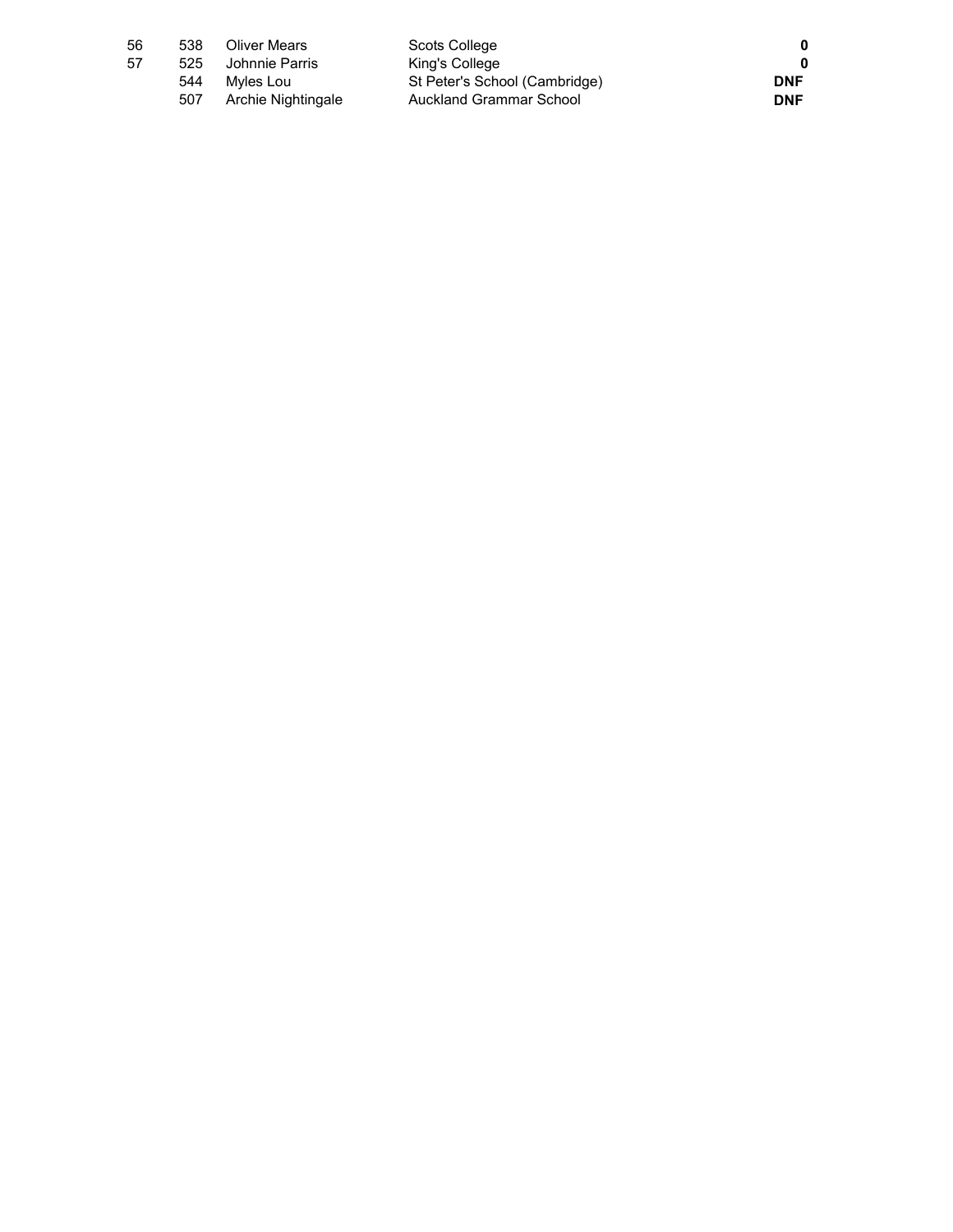## Christchurch - 29 Sep - 01 Oct 2018

### Under 16 Girls - Points Race

|                | <b>Rank Race No Name</b> |                           | <b>Team</b>                          | 1                       | $\mathbf 2$    | 3              | <b>Total</b>            |
|----------------|--------------------------|---------------------------|--------------------------------------|-------------------------|----------------|----------------|-------------------------|
| 1              | 443                      | <b>Prudence Fowler</b>    | Diocesan School for Girls            | 3                       | $\overline{3}$ | 5              | 11                      |
| $\overline{c}$ | 456                      | Sacha McLeod              | Saint Kentigern College              | 5                       |                |                | 5                       |
| 3              | 451                      | Rosie O'Brien             | Palmerston North Girls High School   |                         | 5              |                | 5                       |
| 4              | 433                      | Jorja Clouth              | Baradene College of the Sacred Heart |                         |                | 3              | 3                       |
| 5              | 459                      | Lucy Buckeridge           | Takapuna Grammar School              |                         | $\overline{2}$ | 1              | 3                       |
| 6              | 453                      | Charlotte Spurway         | Rangi Ruru Girls' School             |                         |                | $\overline{2}$ | $\overline{\mathbf{c}}$ |
| 7              | 449                      | Rhylee Akeroyd            | James Hargest College                | $\overline{\mathbf{c}}$ |                |                | $\overline{\mathbf{c}}$ |
| 8              | 432                      | Aimee Blackmore           | Baradene College of the Sacred Heart | $\mathbf{1}$            | $\mathbf{1}$   |                | $\mathbf 2$             |
| 9              | 435                      | Alexandra Galvin          | Baradene College of the Sacred Heart |                         |                |                | $\pmb{0}$               |
| 10             | 458                      | Jenna Borthwick           | St Margaret's College                |                         |                |                | $\pmb{0}$               |
| 11             | 460                      | <b>Erin Cutts</b>         | Takapuna Grammar School              |                         |                |                | 0                       |
| 12             | 437                      | <b>Christie McCahill</b>  | Baradene College of the Sacred Heart |                         |                |                | 0                       |
| 13             | 465                      | <b>Beth Watt</b>          | Villa Maria College                  |                         |                |                | 0                       |
| 14             | 450                      | <b>Tori Bendall</b>       | Nga Tawa Diocesan School             |                         |                |                | 0                       |
| 15             | 447                      | Queenie McElwee           | Epsom Girls Grammar School           |                         |                |                | $\mathbf 0$             |
| 16             | 446                      | <b>Scarlett Buissink</b>  | Epsom Girls Grammar School           |                         |                |                | 0                       |
| 17             | 445                      | Lily Brinsdon             | Epsom Girls Grammar School           |                         |                |                | $\mathbf 0$             |
| 18             | 464                      | Mikaela Grant             | Villa Maria College                  |                         |                |                | 0                       |
| 19             | 444                      | Georgia Hair              | Diocesan School for Girls            |                         |                |                | 0                       |
| 20             | 431                      | <b>Holly Bliss</b>        | Avondale College                     |                         |                |                | 0                       |
| 21             | 436                      | Georgia Holland           | Baradene College of the Sacred Heart |                         |                |                | 0                       |
| 22             | 441                      | <b>Pixie Cockerill</b>    | Christchurch Girls High School       |                         |                |                | $\pmb{0}$               |
| 23             | 448                      | Ashleigh Gunn             | Freyberg High School                 |                         |                |                | $\pmb{0}$               |
| 24             | 452                      | Fallon Roy                | Palmerston North Girls High School   |                         |                |                | 0                       |
| 25             | 438                      | <b>Annabel Preece</b>     | Baradene College of the Sacred Heart |                         |                |                | 0                       |
| 26             | 442                      | Emma Blackwood            | Diocesan School for Girls            |                         |                |                | $\pmb{0}$               |
| 27             | 434                      | Mackenzie Courtney        | Baradene College of the Sacred Heart |                         |                |                | $\pmb{0}$               |
| 28             | 461                      | Elizabeth Dooley          | Takapuna Grammar School              |                         |                |                | 0                       |
| 29             | 462                      | <b>Charlotte Lochhead</b> | Takapuna Grammar School              |                         |                |                | 0                       |
| 30             | 469                      | <b>Mackenzie Baines</b>   | South Otago High School              |                         |                |                | 0                       |
| 31             | 466                      | Ellie Deane               | Waikato Diocesan School              |                         |                |                | 0                       |
| 32             | 467                      | Olivia Gordon             | Waikato Diocesan School              |                         |                |                | 0                       |
| 33             | 439                      | Zara Stankovich           | Baradene College of the Sacred Heart |                         |                |                | 0                       |
| 34             | 457                      | Maddy Lamb                | St Cuthbert's College                |                         |                |                | 0                       |
|                | 454                      | Emma Hannan               | Saint Kentigern College              |                         |                |                | <b>DNF</b>              |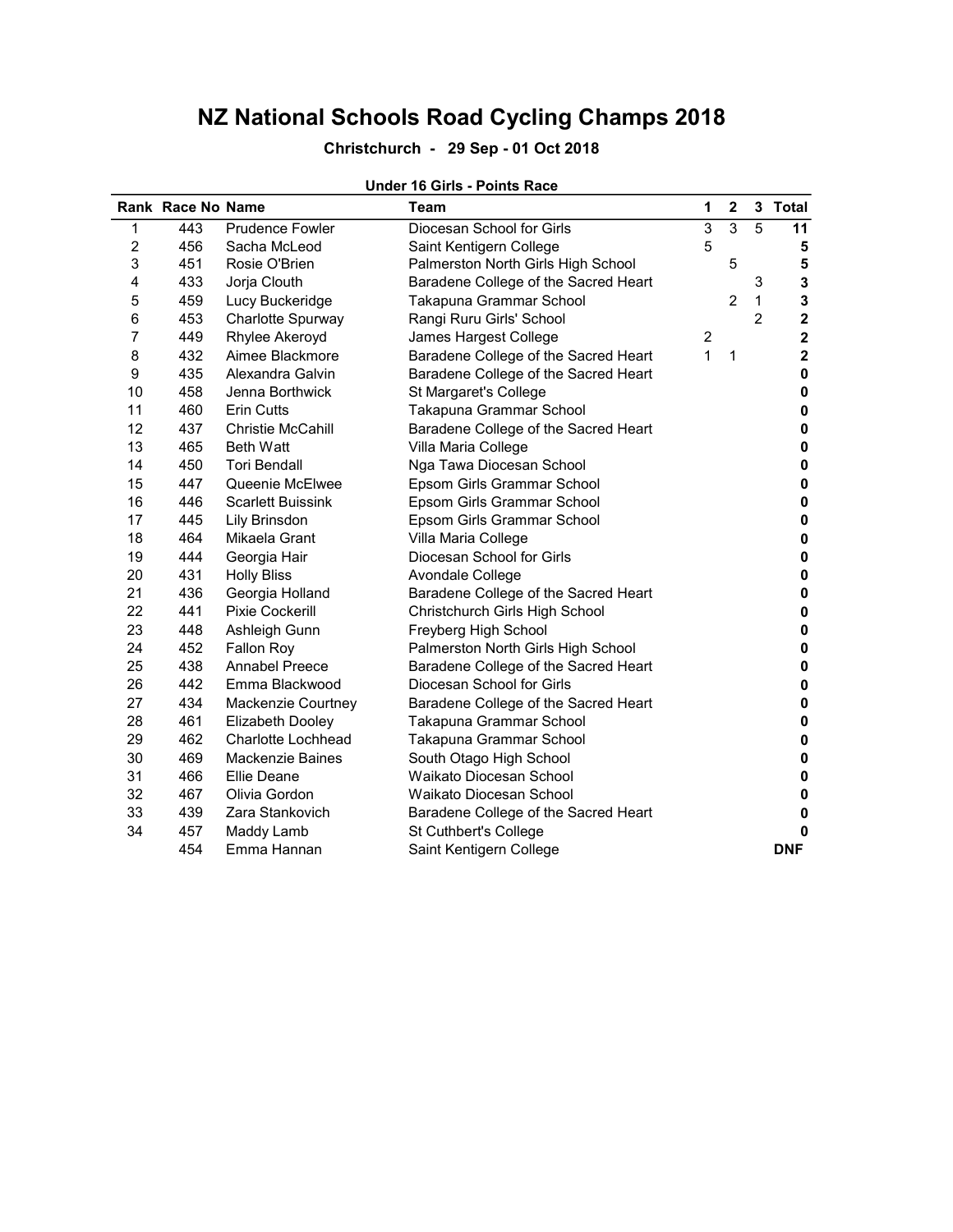### Christchurch - 29 Sep - 01 Oct 2018

### Rank Race No Name **Team** 1 2 3 4 Total 1 392 Marcus Bycroft Westlake Boys High School 5 5 5 15 15 2 383 Mitchel Fitzsimons Southland Boys' High School 3 3 3 2 8 3 357 Michiel Van Heyningen Christchurch Boys High School 3 3 6 4 367 Kaio Lart Nelson College 5 5 380 Jacob Spring Saint Kentigern College 6 350 Jacob Rackham Auckland Grammar School 2 2 7 371 Adam Francis **Palmerston North Boys High School** 2 2 2 8 366 Maxwell Sail Mountainview High School 1 1 1 9 361 Luke Price **Kaiapoi High School** 1 1 1 1 10 373 Fergus Lloyd **Palmerston North Boys High School** 1 1 1 11 356 Luke Smith Christchurch Boys High School 1 1 1 1 12 372 Ben Irvine **Palmerston North Boys High School** 0 13 370 Ewan Cousins **Palmerston North Boys High School** 0 14 382 Dossor Freddie Scots College 0 15 345 Dan Barclay Auckland Grammar School 0 16 381 Nicholas Wales Saint Kentigern College **18 College** 19 Nicholas Wales 17 425 Ollie Smith Timaru Boys' High School 0 18 359 Samuel Fraser Hamilton Boys High School **0 0** 19 374 Ben Orr **Palmerston North Boys High School** 0 20 360 Morgan Borrie James Hargest College 0 21 351 Tom Waters **Auckland Grammar School 0 0** 22 375 Ryan MacLeod Papanui High School 0 23 405 Fearghus Bratten Christ's College 0 24 388 Matt McClune Takapuna Grammar School 0 25 346 Cody Boness **Auckland Grammar School Contact August** 25 and 20 26 428 Thomas Allan Timaru Boys' High School 0 27 362 Matthew Moore Macleans College 28 364 Bidwell Adam Marlborough Boys' College **0 and 364 Bidwell Adam** 0 29 358 Michael Audeau Christ's College 0 30 389 Charlie Millington Takapuna Grammar School 0 31 386 Hamish Coltman St Peter's School (Cambridge) 0 32 376 Jacob Turner Rangiora High School 0 33 352 Carlo Worrall Auckland Grammar School 0 34 363 Bailey Moran Macleans College 0 35 354 Jonty Harris Christchurch Boys High School 0 36 412 Connor Newington Macleans College 0 37 415 Logan McKinnon Palmerston North Boys High School 0 38 368 Darcy Ainsworth Palmerston North Boys High School 0 39 369 Liam Ainsworth Palmerston North Boys High School 0 40 427 Lachlan Stace Westlake Boys High School 0 41 353 Andrew Davidson Christchurch Boys High School 0 42 384 Joshua Turnbull St Patrick's College, Town 0 43 348 Marcus Findlow Auckland Grammar School 0 44 401 Kosta Koutsos Auckland Grammar School 0 45 347 Cody Dalton **Auckland Grammar School 0 0** 46 416 Ethan McLachlan Rangiora High School 0 47 391 Logan Hoskin Wanganui Collegiate 0 48 414 James Gardner Palmerston North Boys High School 0 49 407 Ethan Herbert Hamilton Boys High School **0** 50 406 Will Simcock Christ's College 0 51 393 Austin Patterson Westlake Boys High School 0

#### Under 16 Boys - Points Race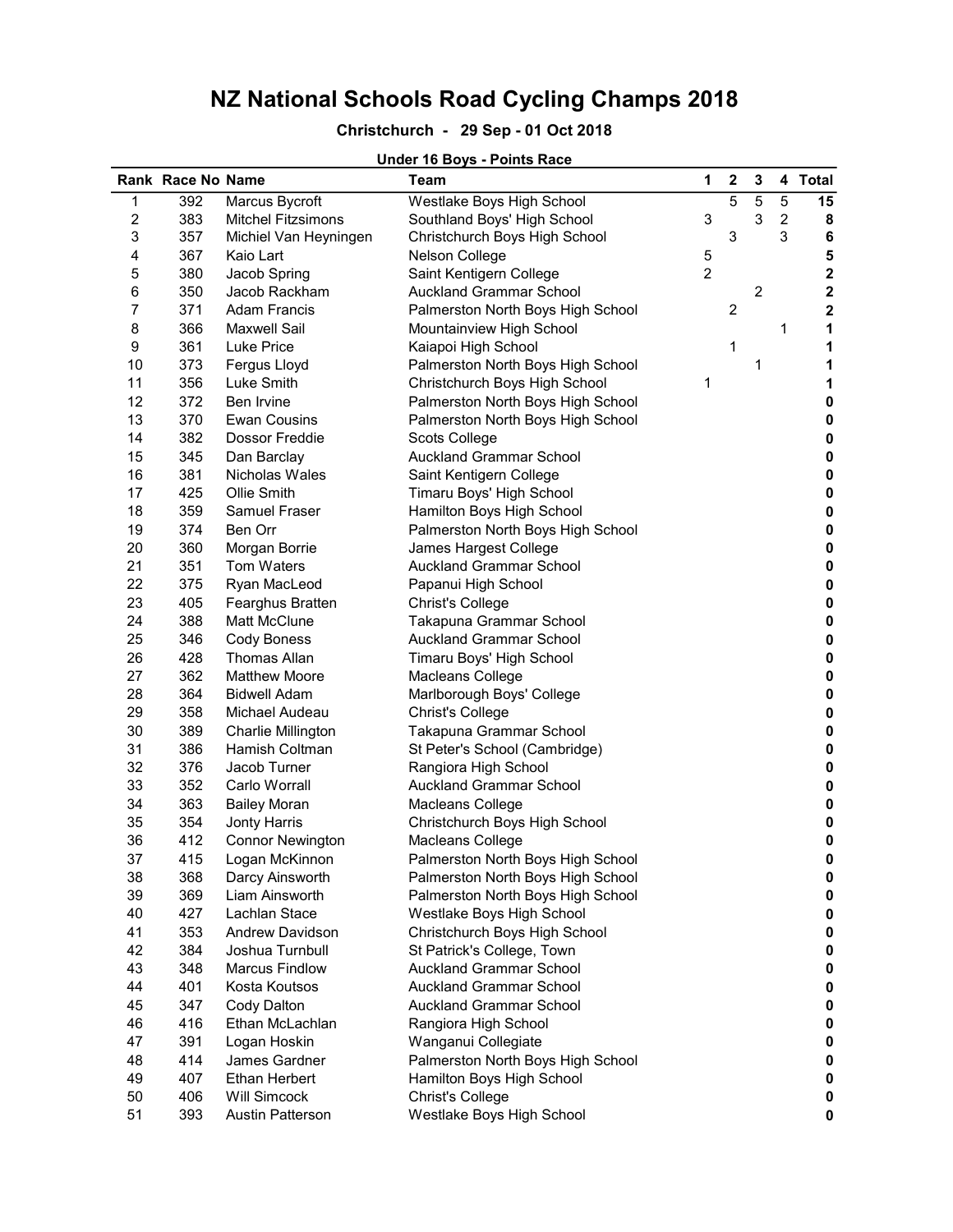| 52 | 355 | Sam McGuffie               | Christchurch Boys High School     | 0          |
|----|-----|----------------------------|-----------------------------------|------------|
| 53 | 418 | <b>Ethan Hughes</b>        | Sacred Heart College (Akld)       | 0          |
| 54 | 419 | <b>Matthew Mitchell</b>    | Sacred Heart College (Akld)       | 0          |
| 55 | 378 | Ryan McGuire               | Sacred Heart College (Akld)       | 0          |
| 56 | 411 | <b>Edward Chen</b>         | Macleans College                  | 0          |
| 57 | 413 | Dra's Caldwell             | Palmerston North Boys High School | 0          |
| 58 | 426 | <b>Matthew Mascarenhas</b> | Westlake Boys High School         | 0          |
| 59 | 377 | Flynn Morgan               | Riccarton High School             | 0          |
| 60 | 423 | Jack Sloan                 | St Peter's College (Akld)         | 0          |
| 61 | 403 | Enzo Gordon                | Christchurch Boys High School     | 0          |
| 62 | 387 | <b>Adam Little</b>         | Takapuna Grammar School           | 0          |
| 63 | 424 | Lennox Tapp                | Takapuna Grammar School           | 0          |
| 64 | 417 | Jayden Boughey             | Sacred Heart College (Akld)       | 0          |
| 65 | 404 | <b>William Griffiths</b>   | Christchurch Boys High School     | 0          |
| 66 | 409 | Sam Sherrington            | King's College                    | 0          |
| 67 | 408 | <b>William Crawford</b>    | King's College                    | 0          |
| 68 | 410 | <b>Simon Bates</b>         | Lincoln High School               | 0          |
| 69 | 421 | Lachlan Wong               | Saint Kentigern College           | 0          |
|    | 349 | <b>Thomas Mullins</b>      | <b>Auckland Grammar School</b>    | <b>DNF</b> |
|    | 385 | <b>Jack Carswell</b>       | St Peter's School (Cambridge)     | <b>DNF</b> |
|    | 390 | Robert Wilson              | Takapuna Grammar School           | <b>DNF</b> |
|    | 379 | <b>Ben Connell</b>         | Saint Kentigern College           | <b>DNF</b> |
|    |     |                            |                                   |            |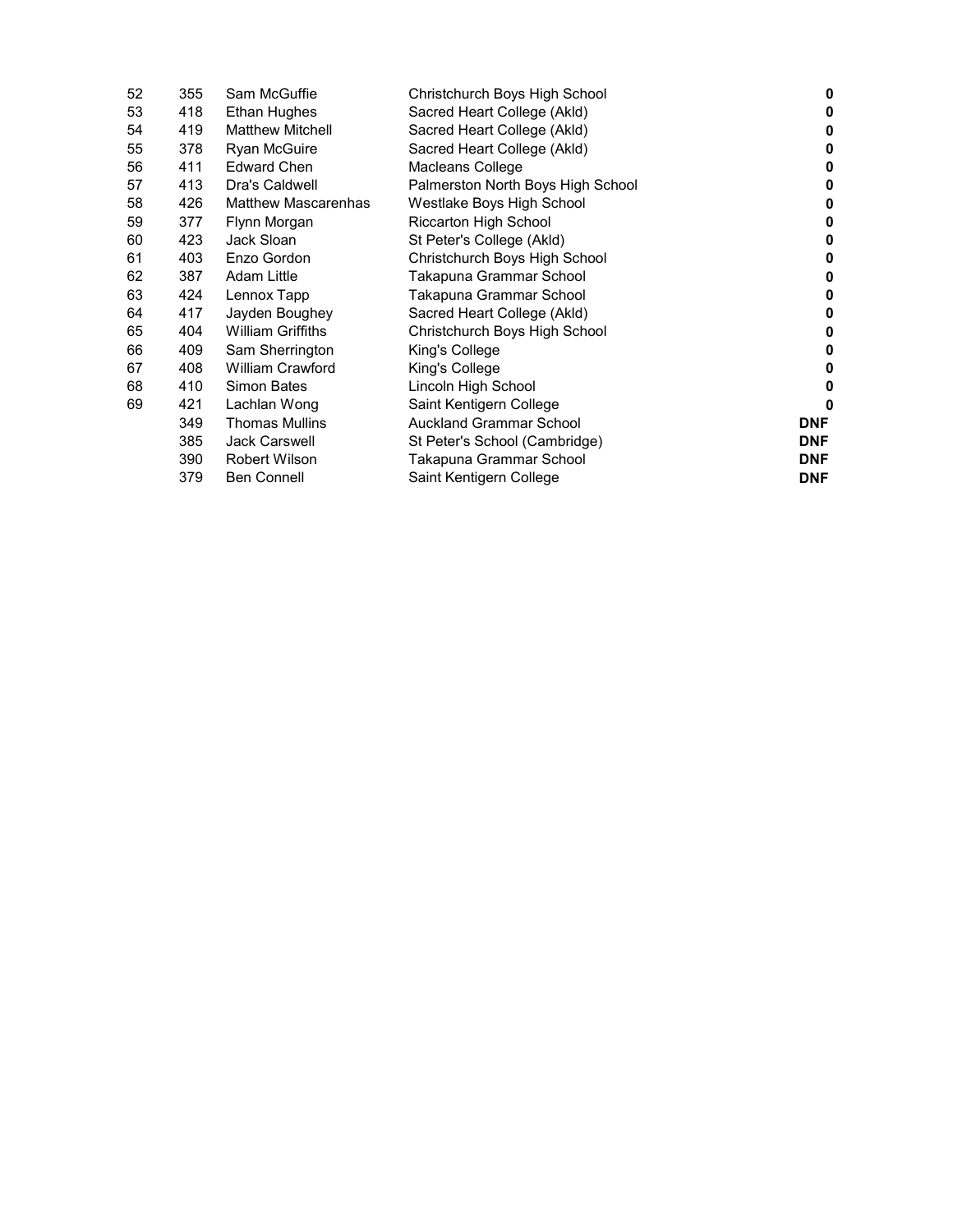## Christchurch - 29 Sep - 01 Oct 2018

| Under 17 Girls - Points Race |  |  |  |
|------------------------------|--|--|--|
|------------------------------|--|--|--|

|                  | Rank Race No Name |                          | <b>Team</b>                          | 1                       | $\mathbf 2$    | 3              |                | 4 Total     |
|------------------|-------------------|--------------------------|--------------------------------------|-------------------------|----------------|----------------|----------------|-------------|
| 1                | 311               | Maddi Douglas            | Cambridge High School                | 3                       | 3              | 5              | 5              | 16          |
| $\boldsymbol{2}$ | 308               | <b>Ireland Miln</b>      | Baradene College of the Sacred Heart |                         |                | $\overline{c}$ | 3              | ${\bf 5}$   |
| 3                | 305               | Lara Hopkinson           | Baradene College of the Sacred Heart | $\overline{\mathbf{c}}$ |                | 3              |                | ${\bf 5}$   |
| 4                | 323               | Ella Wyllie              | Epsom Girls Grammar School           | 5                       |                |                |                | ${\bf 5}$   |
| 5                | 433               | Olivia Kikstra           | Christchurch Girls High School       |                         | 5              |                |                | 5           |
| 6                | 322               | Lucy Thomson             | Epsom Girls Grammar School           |                         | 1              | 1              | 1              | $\mathbf 3$ |
| 7                | 324               | Henrietta Christie       | Lincoln High School                  | 1                       | $\overline{c}$ |                |                | $\mathbf 3$ |
| 8                | 310               | Mya Anderson             | Cambridge High School                |                         |                |                | $\overline{2}$ | $\mathbf 2$ |
| 9                | 304               | <b>Erica Hipkins</b>     | Baradene College of the Sacred Heart |                         |                |                |                | $\pmb{0}$   |
| 10               | 303               | <b>Grace Cummins</b>     | Baradene College of the Sacred Heart |                         |                |                |                | $\pmb{0}$   |
| 11               | 341               | <b>Megan Spring</b>      | Waikato Diocesan School              |                         |                |                |                | 0           |
| 12               | 336               | Ella Couch               | St Mary's College (Akld)             |                         |                |                |                | $\pmb{0}$   |
| 13               | 332               | <b>Ellie Parry</b>       | Rangiora High School                 |                         |                |                |                | $\pmb{0}$   |
| 14               | 331               | Rosa Jones               | Rangi Ruru Girls' School             |                         |                |                |                | $\pmb{0}$   |
| 15               | 302               | Natalya Carter           | Baradene College of the Sacred Heart |                         |                |                |                | $\pmb{0}$   |
| 16               | 306               | Olivia Hyland            | Baradene College of the Sacred Heart |                         |                |                |                | $\pmb{0}$   |
| 17               | 340               | Emma McKay               | Waikato Diocesan School              |                         |                |                |                | $\pmb{0}$   |
| 18               | 314               | Olivia Sulzberger        | Cambridge High School                |                         |                |                |                | $\pmb{0}$   |
| 19               | 319               | <b>Annabel Brown</b>     | Epsom Girls Grammar School           |                         |                |                |                | $\pmb{0}$   |
| 20               | 309               | <b>Grace Stowers</b>     | Baradene College of the Sacred Heart |                         |                |                |                | 0           |
| 21               | 301               | Isabella Roulston        | <b>Ashburton College</b>             |                         |                |                |                | $\pmb{0}$   |
| 22               | 317               | <b>Emily Bashford</b>    | Diocesan School for Girls            |                         |                |                |                | 0           |
| 23               | 328               | Madi Montgomery          | Palmerston North Girls High School   |                         |                |                |                | 0           |
| 24               | 329               | Danielle Rayner          | Palmerston North Girls High School   |                         |                |                |                | $\pmb{0}$   |
| 25               | 320               | Emilia Perez Raynaud     | Epsom Girls Grammar School           |                         |                |                |                | $\pmb{0}$   |
| 26               | 337               | Anya Christiansen        | Takapuna Grammar School              |                         |                |                |                | $\pmb{0}$   |
| 27               | 339               | <b>Brooke Harrison</b>   | Villa Maria College                  |                         |                |                |                | $\pmb{0}$   |
| 28               | 326               | <b>Bryleigh Scott</b>    | Lincoln High School                  |                         |                |                |                | $\pmb{0}$   |
| 29               | 327               | Sophie Ellis             | Palmerston North Girls High School   |                         |                |                |                | $\pmb{0}$   |
| 30               | 313               | Amy Gregan               | Cambridge High School                |                         |                |                |                | $\pmb{0}$   |
| 31               | 330               | Marcayla Winterburn      | Palmerston North Girls High School   |                         |                |                |                | $\pmb{0}$   |
| 32               | 325               | Sian Morgan              | Lincoln High School                  |                         |                |                |                | $\pmb{0}$   |
| 33               | 321               | Eva Ruddenklau           | Epsom Girls Grammar School           |                         |                |                |                | $\pmb{0}$   |
| 34               | 312               | Jessica Goonan           | Cambridge High School                |                         |                |                |                | 0           |
| 35               | 335               | <b>Rosalind McCallum</b> | St Cuthbert's College                |                         |                |                |                | $\mathbf 0$ |
|                  | 315               | Lucy Humpheson           | Cashmere High School                 |                         |                |                |                | <b>DNF</b>  |
|                  | 338               | <b>Charlotte Ball</b>    | Villa Maria College                  |                         |                |                |                | <b>DNF</b>  |
|                  | 307               | Ella McKee               | Baradene College of the Sacred Heart |                         |                |                |                | <b>DNF</b>  |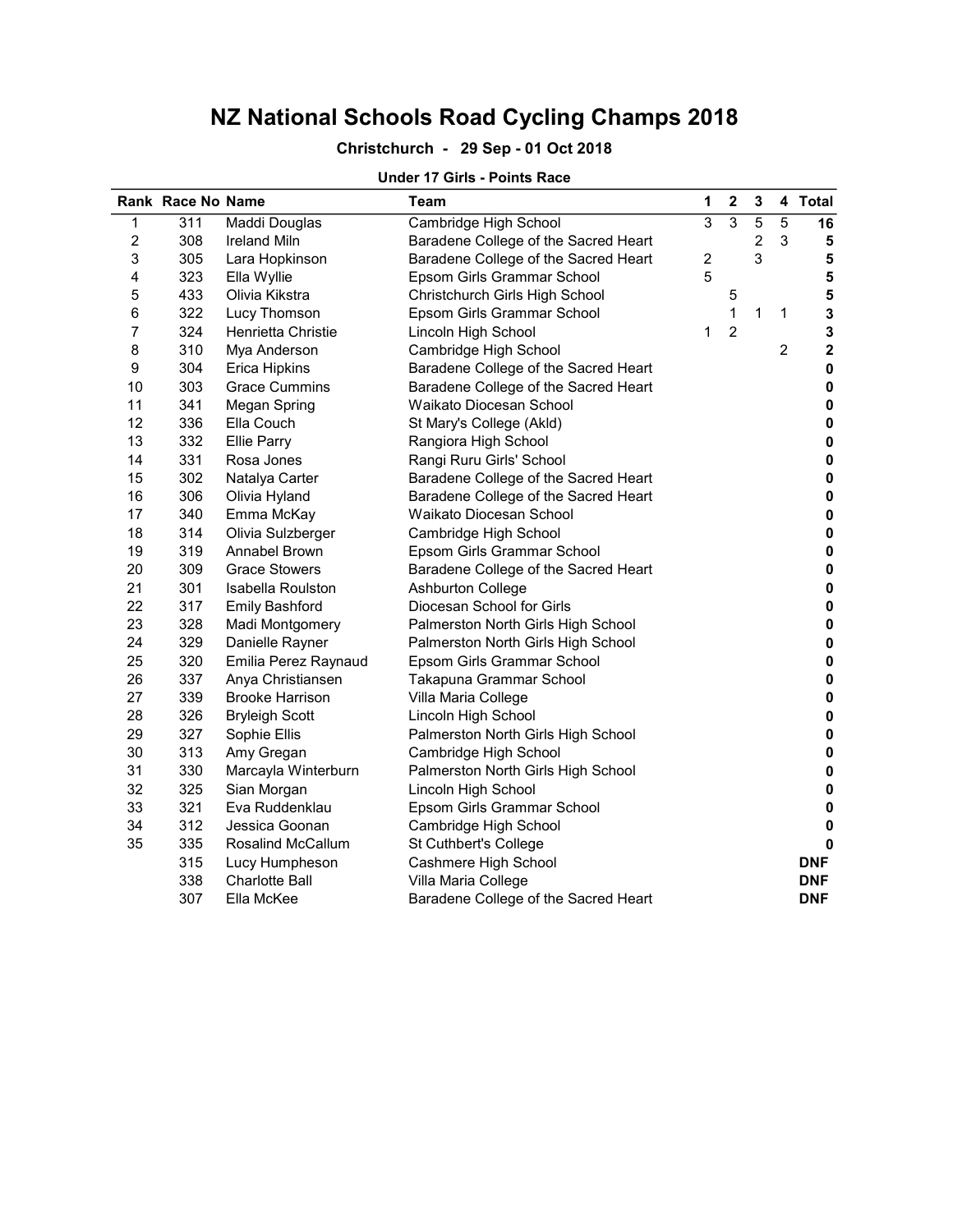### Christchurch - 29 Sep - 01 Oct 2018

### Under 17 Boys - Points Race

|                  | Rank Race No Name |                             | <b>Team</b>                       | 1 | $\mathbf 2$ | 3              |                | 4 Total     |
|------------------|-------------------|-----------------------------|-----------------------------------|---|-------------|----------------|----------------|-------------|
| 1                | 204               | <b>Oliver Grave</b>         | <b>Auckland Grammar School</b>    | 5 | $\sqrt{5}$  |                |                | 10          |
| 2                | 207               | Jordan Ryan-Kidd            | <b>Auckland Grammar School</b>    |   | 2           |                | 5              | 7           |
| 3                | 219               | <b>Guy Yarrell</b>          | Christchurch Boys High School     |   |             | 3              | 3              | 6           |
| 4                | 241               | <b>Boston Bright</b>        | Scots College                     | 1 |             | 5              |                | 6           |
| 5                | 239               | Jensen Foster               | Saint Kentigern College           | 3 |             | $\overline{2}$ |                | 5           |
| 6                | 235               | Jack Pronk                  | Palmerston North Boys High School |   | 3           |                | 1              | 4           |
| $\overline{7}$   | 247               | Aidan Merrick               | St Peter's College (Akld)         |   |             |                | $\overline{2}$ | $\mathbf 2$ |
| 8                | 258               | Sam Buckley                 | Westlake Boys High School         | 2 |             |                |                | $\mathbf 2$ |
| $\boldsymbol{9}$ | 236               | Michael Richmond            | Palmerston North Boys High School |   |             | 1              |                | 1           |
| 10               | 203               | James Corban                | <b>Auckland Grammar School</b>    |   | 1           |                |                | 1           |
| 11               | 208               | <b>Oliver Simcock-Smith</b> | <b>Auckland Grammar School</b>    |   |             |                |                | 0           |
| 12               | 248               | James Corbett               | St Peter's School (Cambridge)     |   |             |                |                | 0           |
| 13               | 233               | Jamie Dennis                | Palmerston North Boys High School |   |             |                |                | 0           |
| 14               | 225               | <b>Hunter Deavoll</b>       | King's College                    |   |             |                |                | 0           |
| 15               | 237               | <b>Andrew Matthews</b>      | Sacred Heart College (Akld)       |   |             |                |                | 0           |
| 16               | 244               | Jacob Willis                | Southland Boys' High School       |   |             |                |                | 0           |
| 17               | 253               | Sam Dyne                    | Takapuna Grammar School           |   |             |                |                | 0           |
| 18               | 257               | Kyle Hoskin                 | Wanganui Collegiate               |   |             |                |                | 0           |
| 19               | 229               | Hamish Sadler               | Lincoln High School               |   |             |                |                | 0           |
| 20               | 224               | <b>Camden Feint</b>         | Kapiti College                    |   |             |                |                | $\pmb{0}$   |
| 21               | 240               | Jack Melhuish               | Saint Kentigern College           |   |             |                |                | 0           |
| 22               | 259               | Sam Dawkins                 | Westlake Boys High School         |   |             |                |                | $\pmb{0}$   |
| 23               | 220               | Jack Drage                  | <b>Christ's College</b>           |   |             |                |                | $\pmb{0}$   |
| 24               | 261               | Kalib Patterson             | Westlake Boys High School         |   |             |                |                | 0           |
| 25               | 256               | <b>Henry Simpson</b>        | Takapuna Grammar School           |   |             |                |                | 0           |
| 26               | 223               | Hunter Gough                | James Hargest College             |   |             |                |                | 0           |
| 27               | 249               | Pearse Gatley               | St Peter's School (Cambridge)     |   |             |                |                | 0           |
| 28               | 222               | Lucas Murphy                | Hamilton Boys High School         |   |             |                |                | $\pmb{0}$   |
| 29               | 201               | <b>Oliver Davidson</b>      | <b>Ashburton College</b>          |   |             |                |                | $\pmb{0}$   |
| 30               | 218               | Abe Odonnell                | Christchurch Boys High School     |   |             |                |                | $\pmb{0}$   |
| 31               | 234               | Aiden Jones                 | Palmerston North Boys High School |   |             |                |                | $\pmb{0}$   |
| 32               | 226               | <b>Billy Frazer</b>         | King's College                    |   |             |                |                | $\pmb{0}$   |
| 33               | 231               | Perry Willimott             | Northcote College                 |   |             |                |                | $\pmb{0}$   |
| 34               | 211               | Matthew Ownsworth           | Cashmere High School              |   |             |                |                | $\pmb{0}$   |
| 35               | 217               | Sid Mowat                   | Christchurch Boys High School     |   |             |                |                | $\pmb{0}$   |
| 36               | 232               | <b>Stanley Riddle</b>       | <b>Onslow College</b>             |   |             |                |                | $\pmb{0}$   |
| 37               | 215               | Liam Bunting                | Christchurch Boys High School     |   |             |                |                | 0           |
| 38               | 263               | Shaun Woods                 | Westlake Boys High School         |   |             |                |                | 0           |
| 39               | 202               | Oliver Burt                 | <b>Auckland Grammar School</b>    |   |             |                |                | 0           |
| 40               | 252               | David Carr                  | Takapuna Grammar School           |   |             |                |                | 0           |
| 41               | 210               | Matthew Young               | <b>Auckland Grammar School</b>    |   |             |                |                | 0           |
| 42               | 244               | Jacob Willis                | Southland Boys' High School       |   |             |                |                | 0           |
| 43               | 245               | Hayden Smith                | St Bede's College                 |   |             |                |                | 0           |
| 44               | 209               | Benji Woodard               | <b>Auckland Grammar School</b>    |   |             |                |                | 0           |
| 45               | 246               | Caelan Boyd                 | St Peter's College (Akld)         |   |             |                |                | 0           |
| 46               | 254               | Ryan McCall                 | Takapuna Grammar School           |   |             |                |                | $\mathbf 0$ |
|                  | 206               | Albert Moody                | <b>Auckland Grammar School</b>    |   |             |                |                | <b>DNF</b>  |
|                  | 262               | <b>Blake Tolmie</b>         | Westlake Boys High School         |   |             |                |                | <b>DNF</b>  |
|                  | 227               | <b>Tim Matthews</b>         | King's College                    |   |             |                |                | <b>DNF</b>  |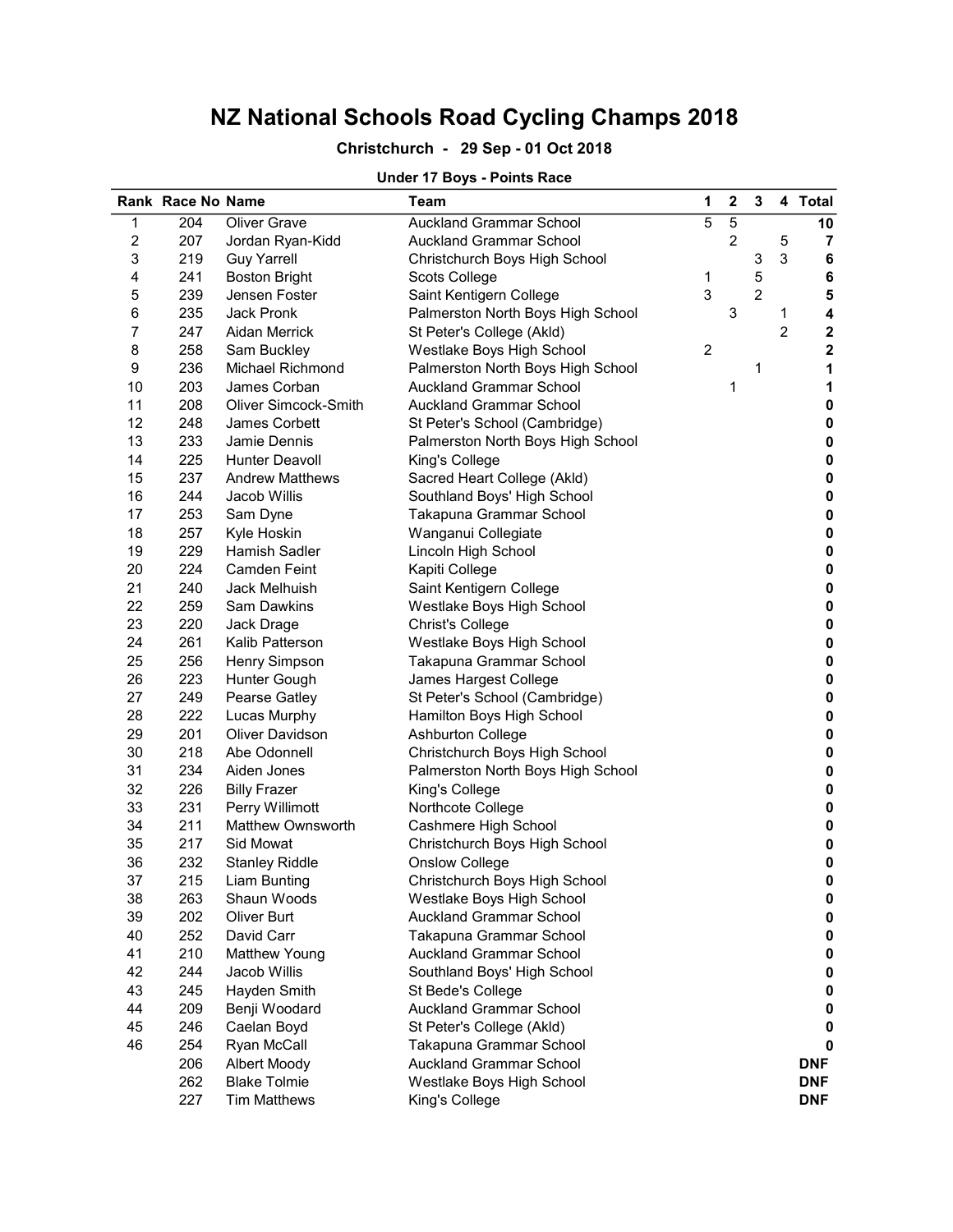### Christchurch - 29 Sep - 01 Oct 2018

#### Under 20 Girls - Points Race

|                | Rank Race No Name |                             | <b>Team</b>                          | 1              | 2              | 3              |                | 4 Total     |
|----------------|-------------------|-----------------------------|--------------------------------------|----------------|----------------|----------------|----------------|-------------|
| 1              | 104               | Abigail Morton              | Baradene College of the Sacred Heart |                | $\overline{c}$ | 5              | 5              | 12          |
| $\overline{c}$ | 148               | Mckenzie Milne              | Waikato Diocesan School              |                | 5              | $\overline{c}$ | $\overline{2}$ | 9           |
| 3              | 149               | Eva Parkinson               | Waikato Diocesan School              | 5              |                |                |                | 5           |
| 4              | 121               | Connie O'Brien              | Palmerston North Girls High School   |                |                | 3              | 1              | 4           |
| 5              | 131               | Cecilia Crooks              | St Hilda's Collegiate                |                | 3              | 1              |                | 4           |
| 6              | 109               | Nia Dixon                   | Cambridge High School                |                |                |                | 3              | $\mathbf 3$ |
| 7              | 133               | Ally Wollaston              | St Peter's School (Cambridge)        | 3              |                |                |                | $\mathbf 3$ |
| 8              | 150               | Hannah Quinlan              | Waikato Diocesan School              | $\overline{2}$ |                |                |                | $\bf 2$     |
| 9              | 105               | <b>Isabella Morton</b>      | Baradene College of the Sacred Heart |                | 1              |                |                | 1           |
| 10             | 108               | Sami Donnelly               | <b>Burnside High School</b>          | 1              |                |                |                | 1           |
| 11             | 132               | Hannah Bartram              | St Margaret's College                |                |                |                |                | 0           |
| 12             | 145               | <b>Courtney King</b>        | Waikato Diocesan School              |                |                |                |                | 0           |
| 13             | 125               | <b>Maddy Clarke</b>         | Saint Kentigern College              |                |                |                |                | 0           |
| 14             | 152               | Claudia Vanner              | Waikato Diocesan School              |                |                |                |                | $\pmb{0}$   |
| 15             | 117               | <b>Amelia Mathews</b>       | Diocesan School for Girls            |                |                |                |                | $\pmb{0}$   |
| 16             | 127               | Sophie Wilkinson            | Saint Kentigern College              |                |                |                |                | $\pmb{0}$   |
| 17             | 102               | Greer Haddock               | Baradene College of the Sacred Heart |                |                |                |                | 0           |
| 18             | 142               | Elizabeth Chan              | Waikato Diocesan School              |                |                |                |                | 0           |
| 19             | 111               | Grace Kelly                 | Cambridge High School                |                |                |                |                | $\pmb{0}$   |
| 20             | 146               | Olivia King                 | Waikato Diocesan School              |                |                |                |                | $\pmb{0}$   |
| 21             | 136               | Zoe Martin                  | Takapuna Grammar School              |                |                |                |                | $\pmb{0}$   |
| 22             | 114               | <b>Esme Maillard</b>        | Christchurch Girls High School       |                |                |                |                | 0           |
| 23             | 122               | <b>Bridget Olphert</b>      | Queen Margaret College               |                |                |                |                | 0           |
| 24             | 154               | Jorja Swain                 | Whangarei Girls' High School         |                |                |                |                | 0           |
| 25             | 101               | <b>Charlotte Carter</b>     | Baradene College of the Sacred Heart |                |                |                |                | 0           |
| 26             | 119               | Stella Nightingale          | Epsom Girls Grammar School           |                |                |                |                | 0           |
| 27             | 138               | <b>Britney Greene</b>       | Villa Maria College                  |                |                |                |                | $\pmb{0}$   |
| 28             | 130               | <b>Lancely Yung</b>         | St Cuthbert's College                |                |                |                |                | 0           |
| 29             | 143               | <b>Charli Herbert</b>       | Waikato Diocesan School              |                |                |                |                | 0           |
| 30             | 135               | Anna Jacobs                 | Takapuna Grammar School              |                |                |                |                | 0           |
| 31             | 134               | <b>Charlie Arnold</b>       | Takapuna Grammar School              |                |                |                |                | 0           |
| 32             | 113               | Annamarie Lipp              | Catholic Cathedral College           |                |                |                |                | 0           |
| 33             | 140               | Charlotte Worley            | Villa Maria College                  |                |                |                |                | $\pmb{0}$   |
| 34             | 107               | Emelia Wilkinson            | Baradene College of the Sacred Heart |                |                |                |                | $\pmb{0}$   |
| 35             | 118               | Hannah Berry                | Epsom Girls Grammar School           |                |                |                |                | 0           |
| 36             | 106               | Helena White                | Baradene College of the Sacred Heart |                |                |                |                | 0           |
| 37             | 129               | Georgie Waters              | St Cuthbert's College                |                |                |                |                | 0           |
| 38             | 144               | <b>Emily Irvine</b>         | Waikato Diocesan School              |                |                |                |                | 0           |
| 39             | 137               | Renee Young                 | Takapuna Grammar School              |                |                |                |                | 0           |
| 40             | 103               | Georgia King                | Baradene College of the Sacred Heart |                |                |                |                | 0           |
| 41             | 139               | Lydia O'Callaghan           | Villa Maria College                  |                |                |                |                | 0           |
| 42             | 128               | <b>Natalie Paris</b>        | St Cuthbert's College                |                |                |                |                | 0           |
| 43             | 116               | <b>Eloise Cameron Smith</b> | Diocesan School for Girls            |                |                |                |                | 0           |
| 44             | 151               | Georgia Taylor              | Waikato Diocesan School              |                |                |                |                | 0           |
| 45             | 147               | Megan Lockett               | Waikato Diocesan School              |                |                |                |                | 0           |
| 46             | 110               | Samara Fenn                 | Cambridge High School                |                |                |                |                | 0           |
| 47             | 141               | Jessica Butterworth         | Waikato Diocesan School              |                |                |                |                | 0           |
| 48             | 115               | Lana Deaker                 | <b>Cromwell College</b>              |                |                |                |                | 0           |
|                | 123               | Ava Morrow                  | Rangi Ruru Girls' School             |                |                |                |                | <b>DNF</b>  |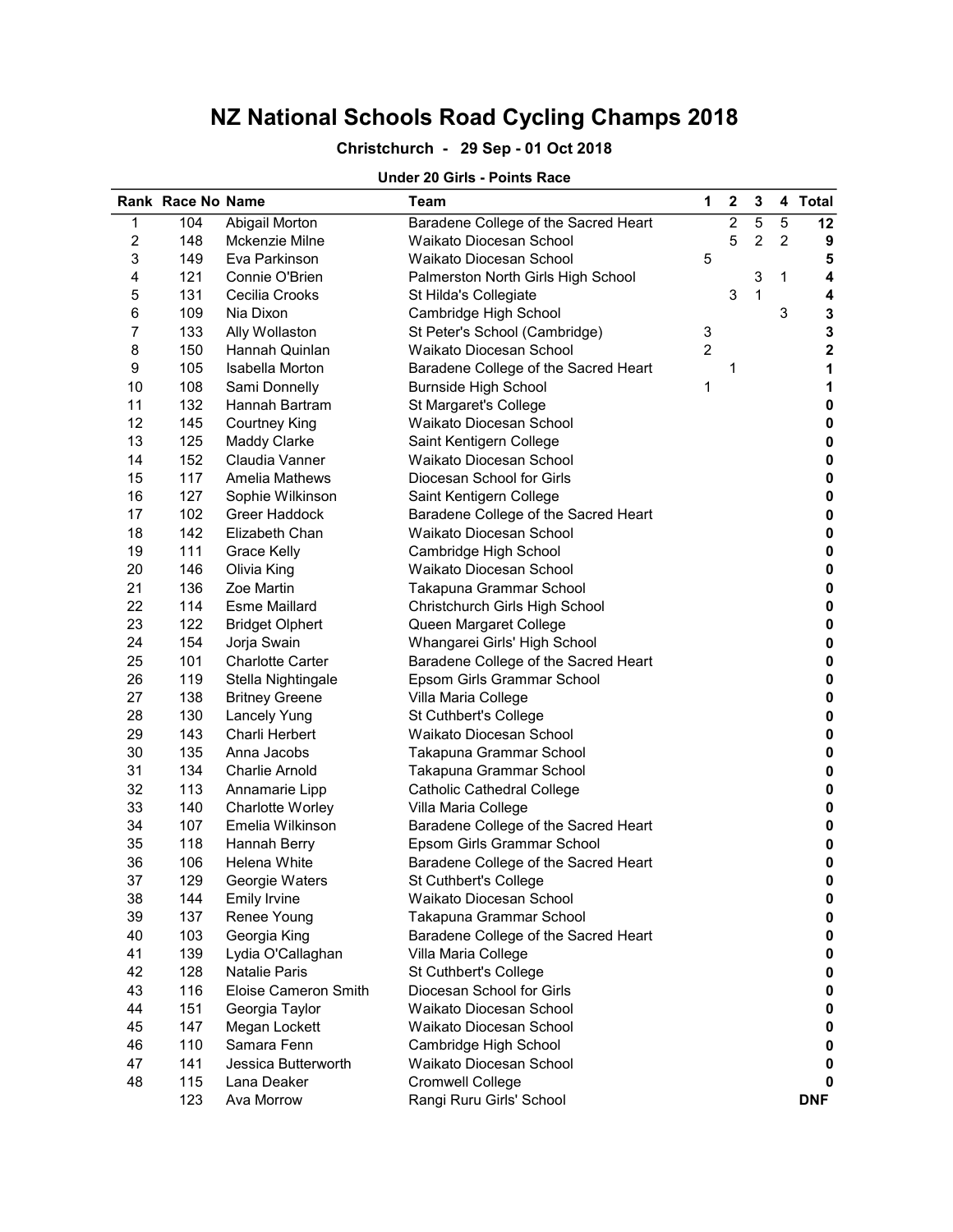## Christchurch - 29 Sep - 01 Oct 2018

### Under 20 Boys - Points Race

|                  | Rank Race No Name |                         | <b>Team</b>                                       | 1              | $\boldsymbol{2}$ | 3                | 4              | 5              | 6              | <b>Total</b> |
|------------------|-------------------|-------------------------|---------------------------------------------------|----------------|------------------|------------------|----------------|----------------|----------------|--------------|
| 1                | 84                | Xander White            | Cambridge High School                             | $\overline{2}$ |                  | 5                | 3              | 5              | $\overline{3}$ | 18           |
| $\boldsymbol{2}$ | 40                | Madi Hartley-Brown      | Palmerston North Boys High School                 |                |                  |                  | 5              | 3              | 5              | 13           |
| 3                | 42                | Dylan Simpson           | Palmerston North Boys High School                 |                | 1                | 3                | $\overline{2}$ | $\overline{c}$ | 1              | 9            |
| 4                | 48                | Jacob Hannan            | Saint Kentigern College                           |                | 5                | 1                |                |                |                | 6            |
| 5                | 24                | Kiaan Watts             | Hamilton Boys High School                         | 5              |                  |                  |                |                |                | 5            |
| 6                | 62                | <b>Callum Erskine</b>   | Takapuna Grammar School                           |                | 3                | $\boldsymbol{2}$ |                |                |                | 5            |
| 7                | 13                | Logan Currie            | Christchurch Boys High School                     |                | $\overline{c}$   |                  | 1              | 1              |                | 4            |
| 8                | 54                | Corbin Strong           | Southland Boys' High School                       | 3              |                  |                  |                |                |                | 3            |
| 9                | 1                 | Barnaby Clegg-Shaw      | <b>Auckland Grammar School</b>                    |                |                  |                  |                |                | $\overline{c}$ | 2            |
| 10               | 6                 | Christian Rush          | <b>Auckland Grammar School</b>                    | 1              |                  |                  |                |                |                | 1            |
| 11               | 41                | Adam Martin             | Palmerston North Boys High School                 |                |                  |                  |                |                |                | $\pmb{0}$    |
| 12               | 75                | Aidan Cook              | Westlake Boys High School                         |                |                  |                  |                |                |                | 0            |
| 13               | 44                | <b>Cameron Davies</b>   | Sacred Heart College (Akld)                       |                |                  |                  |                |                |                | $\pmb{0}$    |
| 14               | 52                | Henry Levett            | Scots College                                     |                |                  |                  |                |                |                | $\pmb{0}$    |
| 15               | 50                | Callum Walsh            | Saint Kentigern College                           |                |                  |                  |                |                |                | $\pmb{0}$    |
| 16               | 16                | Josh Rivett             | Christchurch Boys High School                     |                |                  |                  |                |                |                | $\pmb{0}$    |
| 17               | 39                | <b>Ethan Craine</b>     | Palmerston North Boys High School                 |                |                  |                  |                |                |                | $\pmb{0}$    |
| 18               | 23                |                         | Fergus Washington-Smith Hamilton Boys High School |                |                  |                  |                |                |                | $\pmb{0}$    |
| 19               | 25                | <b>Conor Shearing</b>   | James Hargest College                             |                |                  |                  |                |                |                | $\pmb{0}$    |
| 20               | 26                | James Archibald         | King's College                                    |                |                  |                  |                |                |                | $\pmb{0}$    |
| 21               | 59                | Reuben Thompson         | St Peter's School (Cambridge)                     |                |                  |                  |                |                |                | $\pmb{0}$    |
| 22               | 71                | Sam Ritchie             | Timaru Boys' High School                          |                |                  |                  |                |                |                | $\pmb{0}$    |
| 23               | 53                | Finn Sherlock           | Scots College                                     |                |                  |                  |                |                |                | $\pmb{0}$    |
| 24               | 78                | Matthew Sugden          | Westlake Boys High School                         |                |                  |                  |                |                |                | $\pmb{0}$    |
| 25               | 17                | <b>Griffyn Spencer</b>  | Christchurch Boys High School                     |                |                  |                  |                |                |                | $\pmb{0}$    |
| 26               | 3                 | Matthew Illing          | <b>Auckland Grammar School</b>                    |                |                  |                  |                |                |                | $\pmb{0}$    |
| 27               | 32                | Andrew Bidwell          | Marlborough Boys' College                         |                |                  |                  |                |                |                | 0            |
| 28               | $\,$ 5 $\,$       | <b>Simon Roberts</b>    | Auckland Grammar School                           |                |                  |                  |                |                |                | 0            |
| 29               | 19                | Jono Stewart            | Christ's College                                  |                |                  |                  |                |                |                | $\pmb{0}$    |
| 30               | 4                 | Christophe Kerby        | Auckland Grammar School                           |                |                  |                  |                |                |                | 0            |
| 31               | 76                | Daniel Maddren          | Westlake Boys High School                         |                |                  |                  |                |                |                | 0            |
| 32               | 33                | Niels Van Antwerpen     | Marlborough Boys' College                         |                |                  |                  |                |                |                | $\pmb{0}$    |
| 33               | $\overline{2}$    | Lachlan Dickson         | <b>Auckland Grammar School</b>                    |                |                  |                  |                |                |                | $\pmb{0}$    |
| 34               | 46                | Zachary Cantell-Roberts | Saint Kentigern College                           |                |                  |                  |                |                |                | $\pmb{0}$    |
| 35               | 14                | Samuel Medlicott        | Christchurch Boys High School                     |                |                  |                  |                |                |                | $\pmb{0}$    |
| 36               | 37                | Keegan Hornblow         | Nelson College                                    |                |                  |                  |                |                |                | $\bf{0}$     |
| 37               | 77                | <b>Blake Scanlen</b>    | Westlake Boys High School                         |                |                  |                  |                |                |                | 0            |
| 38               | 43                | <b>Thomas Stannard</b>  | Palmerston North Boys High School                 |                |                  |                  |                |                |                | 0            |
| 39               | $\overline{7}$    | <b>Alex Williams</b>    | <b>Auckland Grammar School</b>                    |                |                  |                  |                |                |                | 0            |
| 40               | 55                | Saxon Morgan            | St Andrew's College                               |                |                  |                  |                |                |                | 0            |
| 41               | 66                | <b>Oliver Ward</b>      | Takapuna Grammar School                           |                |                  |                  |                |                |                | 0            |
| 42               | 47                | Ryan Church             | Saint Kentigern College                           |                |                  |                  |                |                |                | 0            |
| 43               | 57                | Finn Fisher-Black       | St Peter's School (Cambridge)                     |                |                  |                  |                |                |                | 0            |
| 44               | 72                | Samuel Thornbury        | Verdon College                                    |                |                  |                  |                |                |                | 0            |
| 45               | 38                | Ari Scott               | Nelson College                                    |                |                  |                  |                |                |                | 0            |
| 46               | 21                | Noah Costar             | Hamilton Boys High School                         |                |                  |                  |                |                |                | 0            |
| 47               | 9                 | <b>Tait Somervell</b>   | Cambridge High School                             |                |                  |                  |                |                |                | 0            |
| 48               | 34                | Haydn Muter             | Matamata College                                  |                |                  |                  |                |                |                | 0            |
| 49               | 73                | <b>Ewart Bower</b>      | Westlake Boys High School                         |                |                  |                  |                |                |                | 0            |
| 50               | 68                | <b>Cathal Guiney</b>    | Timaru Boys' High School                          |                |                  |                  |                |                |                | 0            |
| 51               | 51                | Louis Hodgkinson        | Scots College                                     |                |                  |                  |                |                |                | 0            |
| 52               | 51                | Louis Hodgkinson        | Scots College                                     |                |                  |                  |                |                |                | 0            |
| 53               | 22                | Zane Pruden             | Hamilton Boys High School                         |                |                  |                  |                |                |                | 0            |
|                  |                   |                         |                                                   |                |                  |                  |                |                |                |              |